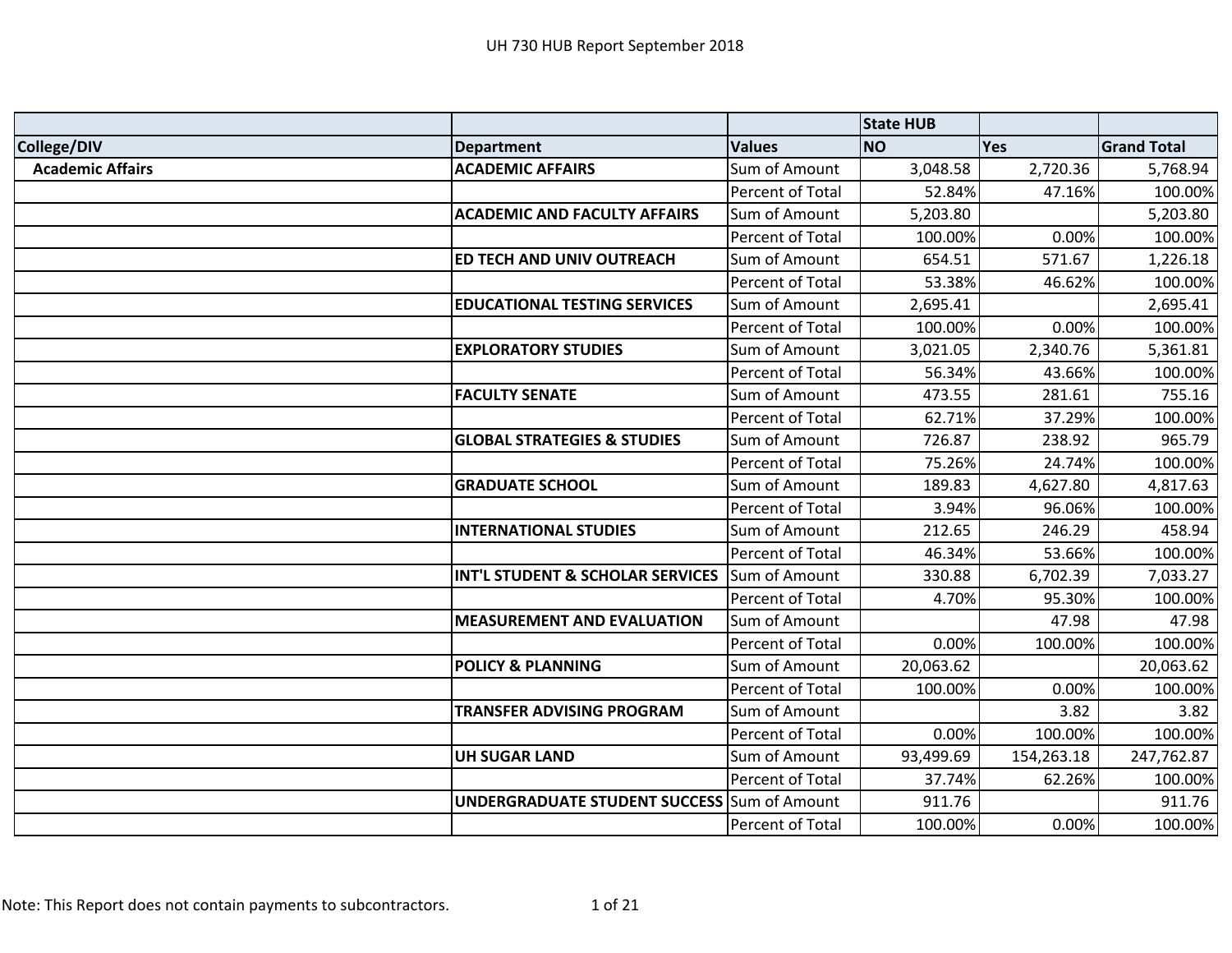|                                          |                                      |                  | <b>State HUB</b> |            |                    |
|------------------------------------------|--------------------------------------|------------------|------------------|------------|--------------------|
| College/DIV                              | <b>Department</b>                    | <b>Values</b>    | <b>NO</b>        | Yes        | <b>Grand Total</b> |
| <b>Academic Affairs</b>                  | <b>WRITING CENTER</b>                | Sum of Amount    | 1,175.94         | 121.25     | 1,297.19           |
|                                          |                                      | Percent of Total | 90.65%           | 9.35%      | 100.00%            |
| <b>Academic Affairs Sum of Amount</b>    |                                      |                  | 132,208.14       | 172,166.03 | 304,374.17         |
| <b>Academic Affairs Percent of Total</b> |                                      |                  | 43.44%           | 56.56%     | 100.00%            |
| <b>Administration and Finance</b>        | <b>ADMINISTRATION &amp; FINANCE</b>  | Sum of Amount    | 12,338.33        | 2,417.74   | 14,756.07          |
|                                          |                                      | Percent of Total | 83.62%           | 16.38%     | 100.00%            |
|                                          | <b>AUXILIARY SERVICES OPERATIONS</b> | Sum of Amount    | 34,853.12        | 0.00       | 34,853.12          |
|                                          |                                      | Percent of Total | 100.00%          | 0.00%      | 100.00%            |
|                                          | <b>BUDGET</b>                        | Sum of Amount    | 104.60           |            | 104.60             |
|                                          |                                      | Percent of Total | 100.00%          | 0.00%      | 100.00%            |
|                                          | <b>BUSINESS SERVICES</b>             | Sum of Amount    | 1,509.76         | 451.95     | 1,961.71           |
|                                          |                                      | Percent of Total | 76.96%           | 23.04%     | 100.00%            |
|                                          | <b>BUSINESS SERVICES III</b>         | Sum of Amount    | 69.85            | 163.27     | 233.12             |
|                                          |                                      | Percent of Total | 29.96%           | 70.04%     | 100.00%            |
|                                          | <b>BUSINESS SERVICES SITE II</b>     | Sum of Amount    | 175.45           | 615.48     | 790.93             |
|                                          |                                      | Percent of Total | 22.18%           | 77.82%     | 100.00%            |
|                                          | <b>CENTRAL FACILITY SERVICES</b>     | Sum of Amount    | 633.52           | 3,420.59   | 4,054.11           |
|                                          |                                      | Percent of Total | 15.63%           | 84.37%     | 100.00%            |
|                                          | <b>CONTROLLER PH</b>                 | Sum of Amount    | 161,895.59       |            | 161,895.59         |
|                                          |                                      | Percent of Total | 100.00%          | 0.00%      | 100.00%            |
|                                          | <b>COUGAR CARD</b>                   | Sum of Amount    | 51,864.05        | 4,642.09   | 56,506.14          |
|                                          |                                      | Percent of Total | 91.78%           | 8.22%      | 100.00%            |
|                                          | <b>CULLEN PERFORMANCE HALL</b>       | Sum of Amount    | 156,163.33       | 196.68     | 156,360.01         |
|                                          |                                      | Percent of Total | 99.87%           | 0.13%      | 100.00%            |
|                                          | DEPT OF PUBLIC SAFETY ADMINIST       | Sum of Amount    | 9,139.80         | 3,903.33   | 13,043.13          |
|                                          |                                      | Percent of Total | 70.07%           | 29.93%     | 100.00%            |
|                                          | <b>EMERGENCY MANAGEMENT</b>          | Sum of Amount    | 4,684.64         | 125.91     | 4,810.55           |
|                                          |                                      | Percent of Total | 97.38%           | 2.62%      | 100.00%            |
|                                          | <b>ENTERPRISE SYSTEMS</b>            | Sum of Amount    | 585,836.65       | 66.14      | 585,902.79         |
|                                          |                                      | Percent of Total | 99.99%           | 0.01%      | 100.00%            |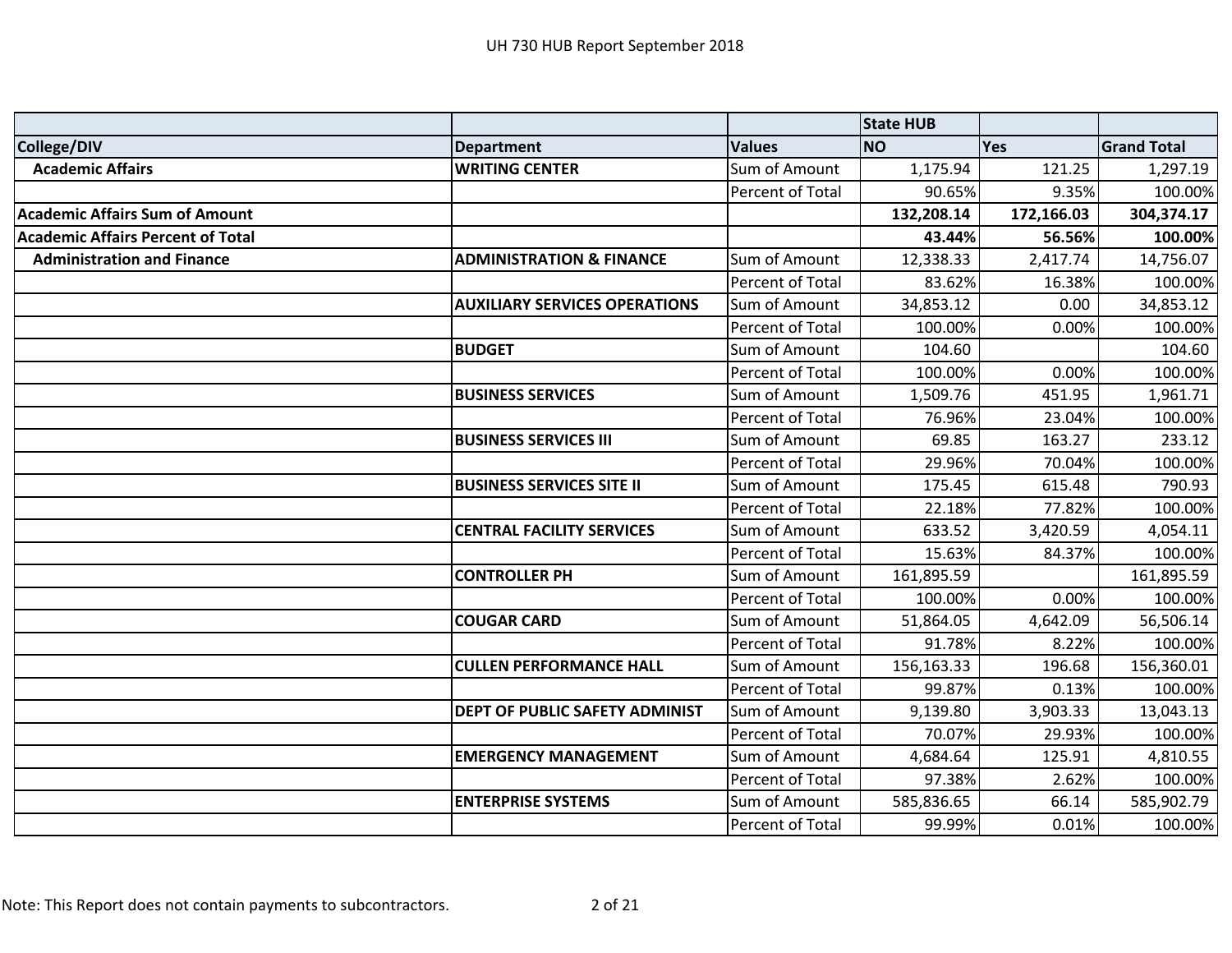|                                   |                                                            |                  | <b>State HUB</b> |              |                    |
|-----------------------------------|------------------------------------------------------------|------------------|------------------|--------------|--------------------|
| College/DIV                       | <b>Department</b>                                          | <b>Values</b>    | <b>NO</b>        | Yes          | <b>Grand Total</b> |
| <b>Administration and Finance</b> | <b>ENV HEALTH &amp; LIFE SAFETY</b>                        | Sum of Amount    | 7,006.08         |              | 7,006.08           |
|                                   |                                                            | Percent of Total | 100.00%          | 0.00%        | 100.00%            |
|                                   | <b>FACILITIES MANAGEMENT</b>                               | Sum of Amount    | 13,635.47        | 3,658.72     | 17,294.19          |
|                                   |                                                            | Percent of Total | 78.84%           | 21.16%       | 100.00%            |
|                                   | <b>FACILITIES OPERATION &amp; MAINT</b>                    | Sum of Amount    | 2,663.78         |              | 2,663.78           |
|                                   |                                                            | Percent of Total | 100.00%          | 0.00%        | 100.00%            |
|                                   | <b>FACILITIES PLANNING &amp; CONSTRUCTIO</b> Sum of Amount |                  | 13,428,880.34    | 1,315,726.47 | 14,744,606.81      |
|                                   |                                                            | Percent of Total | 91.08%           | 8.92%        | 100.00%            |
|                                   | <b>FINANCE-A&amp;F</b>                                     | Sum of Amount    | 38,196.36        | 930.63       | 39,126.99          |
|                                   |                                                            | Percent of Total | 97.62%           | 2.38%        | 100.00%            |
|                                   | <b>FIRE LIFE SAFETY SERVICES</b>                           | Sum of Amount    | 124.50           |              | 124.50             |
|                                   |                                                            | Percent of Total | 100.00%          | 0.00%        | 100.00%            |
|                                   | HIGH PERFORMANCE & COMPUTING NSum of Amount                |                  | 73,140.49        | 3,460.30     | 76,600.79          |
|                                   |                                                            | Percent of Total | 95.48%           | 4.52%        | 100.00%            |
|                                   | <b>HUB PROGRAMS</b>                                        | Sum of Amount    |                  | 1,458.40     | 1,458.40           |
|                                   |                                                            | Percent of Total | 0.00%            | 100.00%      | 100.00%            |
|                                   | <b>HUMAN RESOURCES</b>                                     | Sum of Amount    | 11,677.70        | 426.47       | 12,104.17          |
|                                   |                                                            | Percent of Total | 96.48%           | 3.52%        | 100.00%            |
|                                   | <b>INST - BUDGET</b>                                       | Sum of Amount    | 3,937.50         |              | 3,937.50           |
|                                   |                                                            | Percent of Total | 100.00%          | 0.00%        | 100.00%            |
|                                   | <b>INST - BUSINESS SERVICES</b>                            | Sum of Amount    | 456,037.00       |              | 456,037.00         |
|                                   |                                                            | Percent of Total | 100.00%          | 0.00%        | 100.00%            |
|                                   | <b>INST - HUMAN RESOURCES</b>                              | Sum of Amount    | 4,095.00         |              | 4,095.00           |
|                                   |                                                            | Percent of Total | 100.00%          | 0.00%        | 100.00%            |
|                                   | <b>INST - STORM RECOVERY</b>                               | Sum of Amount    | 141.04           |              | 141.04             |
|                                   |                                                            | Percent of Total | 100.00%          | 0.00%        | 100.00%            |
|                                   | <b>KUHF RADIO</b>                                          | Sum of Amount    | 27,570.63        | 8,224.93     | 35,795.56          |
|                                   |                                                            | Percent of Total | 77.02%           | 22.98%       | 100.00%            |
|                                   | <b>MINOR AND PLANNED PROJECTS</b>                          | Sum of Amount    | 145,851.76       | 37,133.67    | 182,985.43         |
|                                   |                                                            | Percent of Total | 79.71%           | 20.29%       | 100.00%            |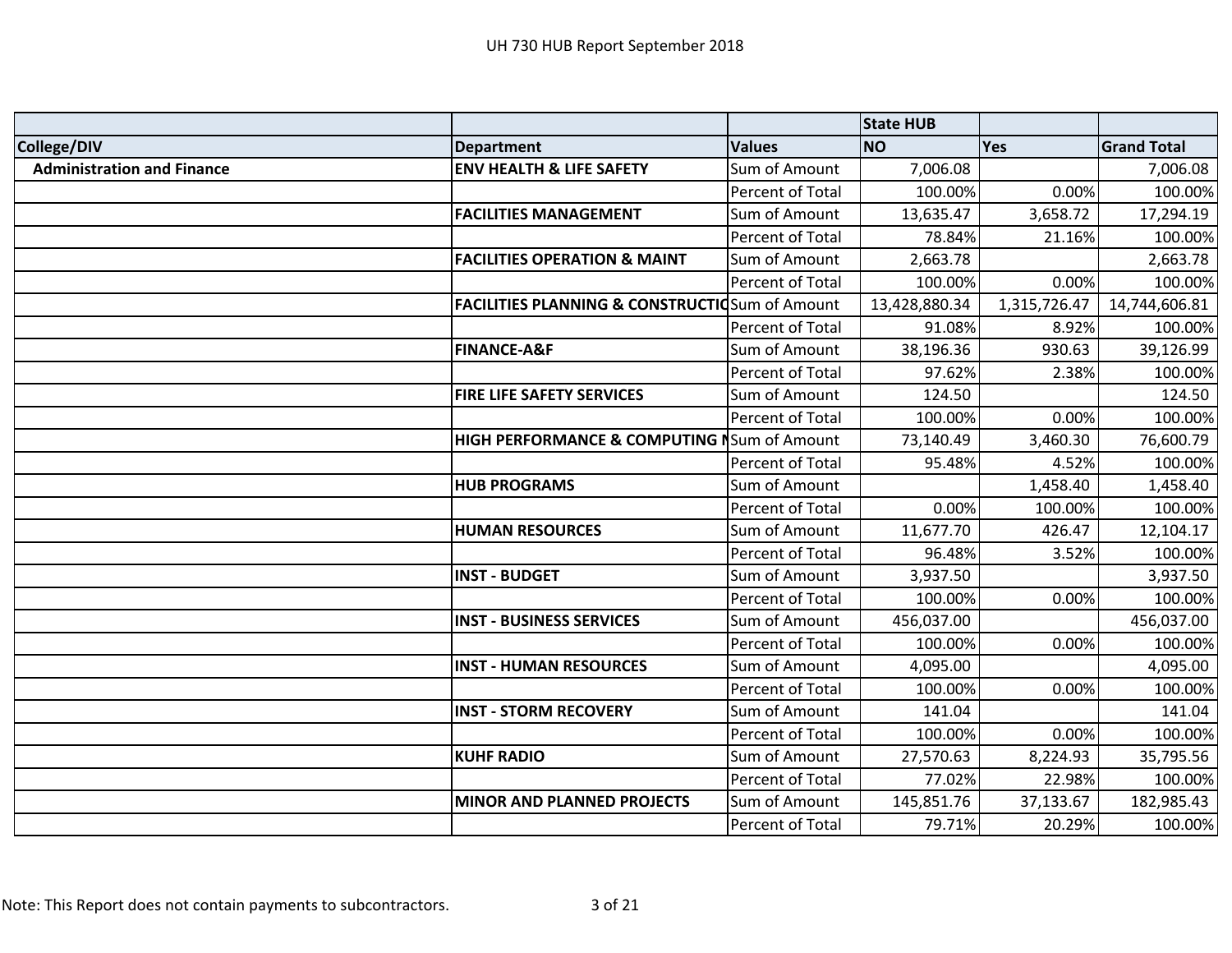|                                   |                                                         |                  | <b>State HUB</b> |            |                    |
|-----------------------------------|---------------------------------------------------------|------------------|------------------|------------|--------------------|
| College/DIV                       | <b>Department</b>                                       | <b>Values</b>    | <b>NO</b>        | <b>Yes</b> | <b>Grand Total</b> |
| <b>Administration and Finance</b> | <b>MINOR IN-HOUSE CONSTRUCTION</b>                      | Sum of Amount    | 5,467.05         | 25,640.44  | 31,107.49          |
|                                   |                                                         | Percent of Total | 17.57%           | 82.43%     | 100.00%            |
|                                   | OFFICE EQUAL OPPORTUNITY SRVS                           | Sum of Amount    | 1,214.33         | 71.19      | 1,285.52           |
|                                   |                                                         | Percent of Total | 94.46%           | 5.54%      | 100.00%            |
|                                   | <b>OFFICE OF SUSTAINABILITY</b>                         | Sum of Amount    | 198.86           |            | 198.86             |
|                                   |                                                         | Percent of Total | 100.00%          | 0.00%      | 100.00%            |
|                                   | <b>PARKING &amp; TRANSPORTATION OPERA</b> Sum of Amount |                  | 739,698.69       | 8,159.95   | 747,858.64         |
|                                   |                                                         | Percent of Total | 98.91%           | 1.09%      | 100.00%            |
|                                   | PHY PLANT-AUTOMOTIVE                                    | Sum of Amount    | 14,873.99        | 2,963.92   | 17,837.91          |
|                                   |                                                         | Percent of Total | 83.38%           | 16.62%     | 100.00%            |
|                                   | PHY PLANT-GROUNDS MAINT                                 | Sum of Amount    | 21,057.89        |            | 21,057.89          |
|                                   |                                                         | Percent of Total | 100.00%          | 0.00%      | 100.00%            |
|                                   | PHYSICAL PLANT                                          | Sum of Amount    | 152,786.04       | 345,923.71 | 498,709.75         |
|                                   |                                                         | Percent of Total | 30.64%           | 69.36%     | 100.00%            |
|                                   | <b>PLANNING</b>                                         | Sum of Amount    |                  | 4,101.12   | 4,101.12           |
|                                   |                                                         | Percent of Total | 0.00%            | 100.00%    | 100.00%            |
|                                   | <b>POLICE</b>                                           | Sum of Amount    | 55,403.67        | 3,896.86   | 59,300.53          |
|                                   |                                                         | Percent of Total | 93.43%           | 6.57%      | 100.00%            |
|                                   | <b>POSTAL SERVICES OPERATIONS</b>                       | Sum of Amount    | 920.06           |            | 920.06             |
|                                   |                                                         | Percent of Total | 100.00%          | 0.00%      | 100.00%            |
|                                   | PRINTING OPERATIONS                                     | Sum of Amount    | 16,761.48        | 1,724.96   | 18,486.44          |
|                                   |                                                         | Percent of Total | 90.67%           | 9.33%      | 100.00%            |
|                                   | <b>PUBLIC ART</b>                                       | Sum of Amount    | 80,602.95        | 177.67     | 80,780.62          |
|                                   |                                                         | Percent of Total | 99.78%           | 0.22%      | 100.00%            |
|                                   | <b>PUBLIC SAFETY SYSTEMS</b>                            | Sum of Amount    | 3,981.36         | 3,509.35   | 7,490.71           |
|                                   |                                                         | Percent of Total | 53.15%           | 46.85%     | 100.00%            |
|                                   | <b>PURCHASED UTILITIES</b>                              | Sum of Amount    | 2,565.00         |            | 2,565.00           |
|                                   |                                                         | Percent of Total | 100.00%          | 0.00%      | 100.00%            |
|                                   | <b>RISK MANAGEMENT</b>                                  | Sum of Amount    | 766.83           |            | 766.83             |
|                                   |                                                         | Percent of Total | 100.00%          | 0.00%      | 100.00%            |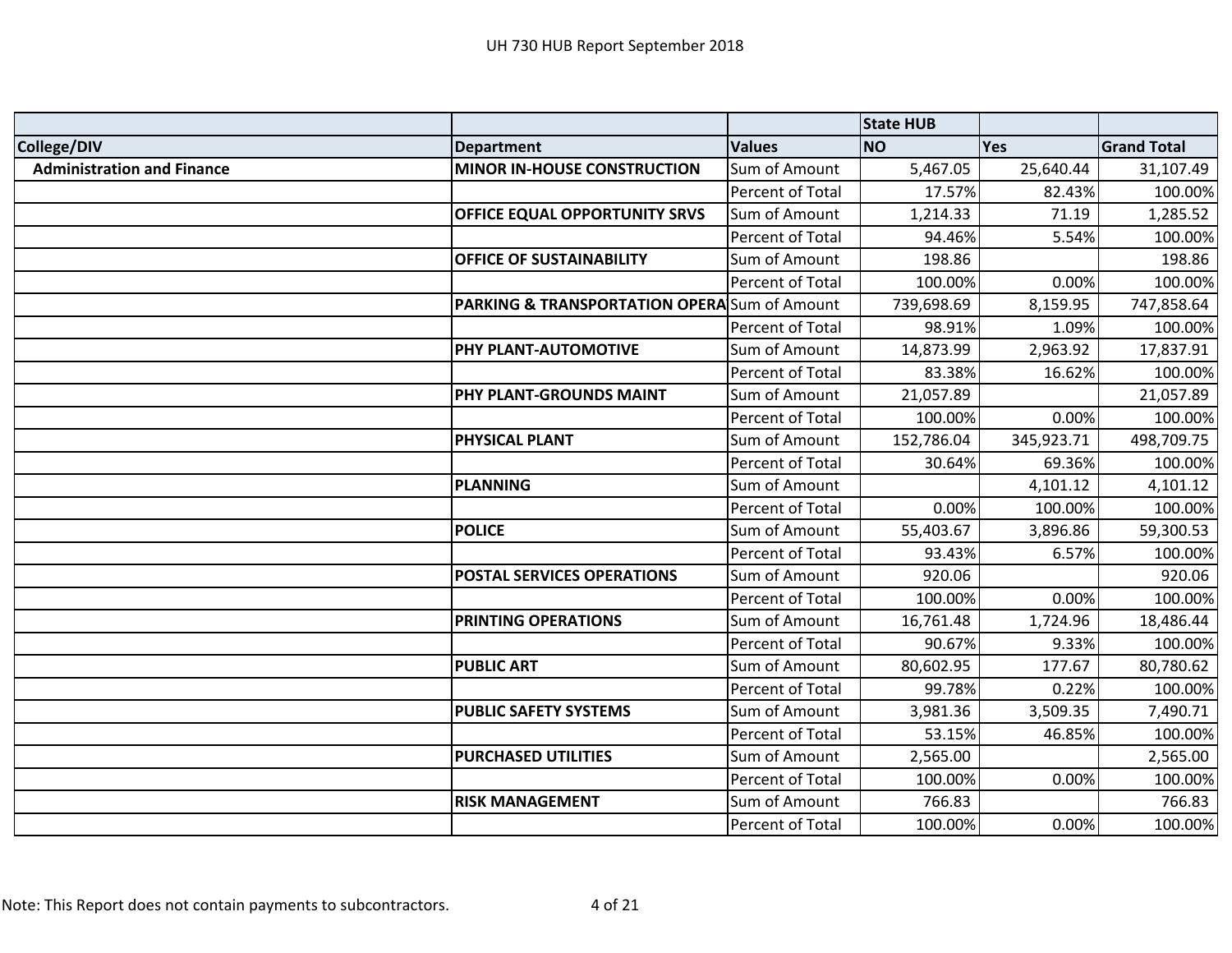|                                                    |                                                       |                  | <b>State HUB</b> |              |                    |
|----------------------------------------------------|-------------------------------------------------------|------------------|------------------|--------------|--------------------|
| College/DIV                                        | <b>Department</b>                                     | <b>Values</b>    | <b>NO</b>        | Yes          | <b>Grand Total</b> |
| <b>Administration and Finance</b>                  | <b>SERVICE LEVEL AGREEMENT</b>                        | Sum of Amount    | 376.67           | 157,211.58   | 157,588.25         |
|                                                    |                                                       | Percent of Total | 0.24%            | 99.76%       | 100.00%            |
|                                                    | <b>STUDENT BUSINESS SERVICES</b>                      | Sum of Amount    | 30,145.07        | 449.77       | 30,594.84          |
|                                                    |                                                       | Percent of Total | 98.53%           | 1.47%        | 100.00%            |
|                                                    | <b>TECHNOLOGY SERVICES &amp; SUPPORT</b>              | Sum of Amount    | 744,665.90       | 37,238.43    | 781,904.33         |
|                                                    |                                                       | Percent of Total | 95.24%           | 4.76%        | 100.00%            |
|                                                    | TV PUBLIC BROADCASTING                                | Sum of Amount    | 5,456.53         | 4,687.66     | 10,144.19          |
|                                                    |                                                       | Percent of Total | 53.79%           | 46.21%       | 100.00%            |
|                                                    | UH SPORTS & ENTERTAINMENT SVC                         | Sum of Amount    | 3,640.00         |              | 3,640.00           |
|                                                    |                                                       | Percent of Total | 100.00%          | 0.00%        | 100.00%            |
|                                                    | UIT EXTERNALLY FUNDED PROJECTS                        | Sum of Amount    | 1,105.00         |              | 1,105.00           |
|                                                    |                                                       | Percent of Total | 100.00%          | 0.00%        | 100.00%            |
|                                                    | <b>UIT SECURITY</b>                                   | Sum of Amount    |                  | 626.57       | 626.57             |
|                                                    |                                                       | Percent of Total | 0.00%            | 100.00%      | 100.00%            |
|                                                    | <b>UNIV PROPERTY SERVICES OPERATION</b> Sum of Amount |                  | 213,364.00       | 600.75       | 213,964.75         |
|                                                    |                                                       | Percent of Total | 99.72%           | 0.28%        | 100.00%            |
|                                                    | <b>UNIVERSITY INFORMATION TECHNOLO</b> Sum of Amount  |                  | 11,068.06        | 203.65       | 11,271.71          |
|                                                    |                                                       | Percent of Total | 98.19%           | 1.81%        | 100.00%            |
| <b>Administration and Finance Sum of Amount</b>    |                                                       |                  | 17,338,345.77    | 1,984,210.35 | 19,322,556.12      |
| <b>Administration and Finance Percent of Total</b> |                                                       |                  | 89.73%           | 10.27%       | 100.00%            |
| <b>Architecture</b>                                | <b>ARCHITECTURE</b>                                   | Sum of Amount    | 932.14           |              | 932.14             |
|                                                    |                                                       | Percent of Total | 100.00%          | 0.00%        | 100.00%            |
|                                                    | <b>COMMU DESIGN CNTR SUSAN ROGER</b> Sum of Amount    |                  | 1,106.57         |              | 1,106.57           |
|                                                    |                                                       | Percent of Total | 100.00%          | 0.00%        | 100.00%            |
|                                                    | <b>DEAN, ARCHITECTURE</b>                             | Sum of Amount    | 34,062.49        | 31,040.30    | 65,102.79          |
|                                                    |                                                       | Percent of Total | 52.32%           | 47.68%       | 100.00%            |
| <b>Architecture Sum of Amount</b>                  |                                                       |                  | 36,101.20        | 31,040.30    | 67,141.50          |
| <b>Architecture Percent of Total</b>               |                                                       |                  | 53.77%           | 46.23%       | 100.00%            |
| <b>Business Administration</b>                     | <b>ACCOUNTANCY AND TAXATION</b>                       | Sum of Amount    | 1,677.13         | 296.43       | 1,973.56           |
|                                                    |                                                       | Percent of Total | 84.98%           | 15.02%       | 100.00%            |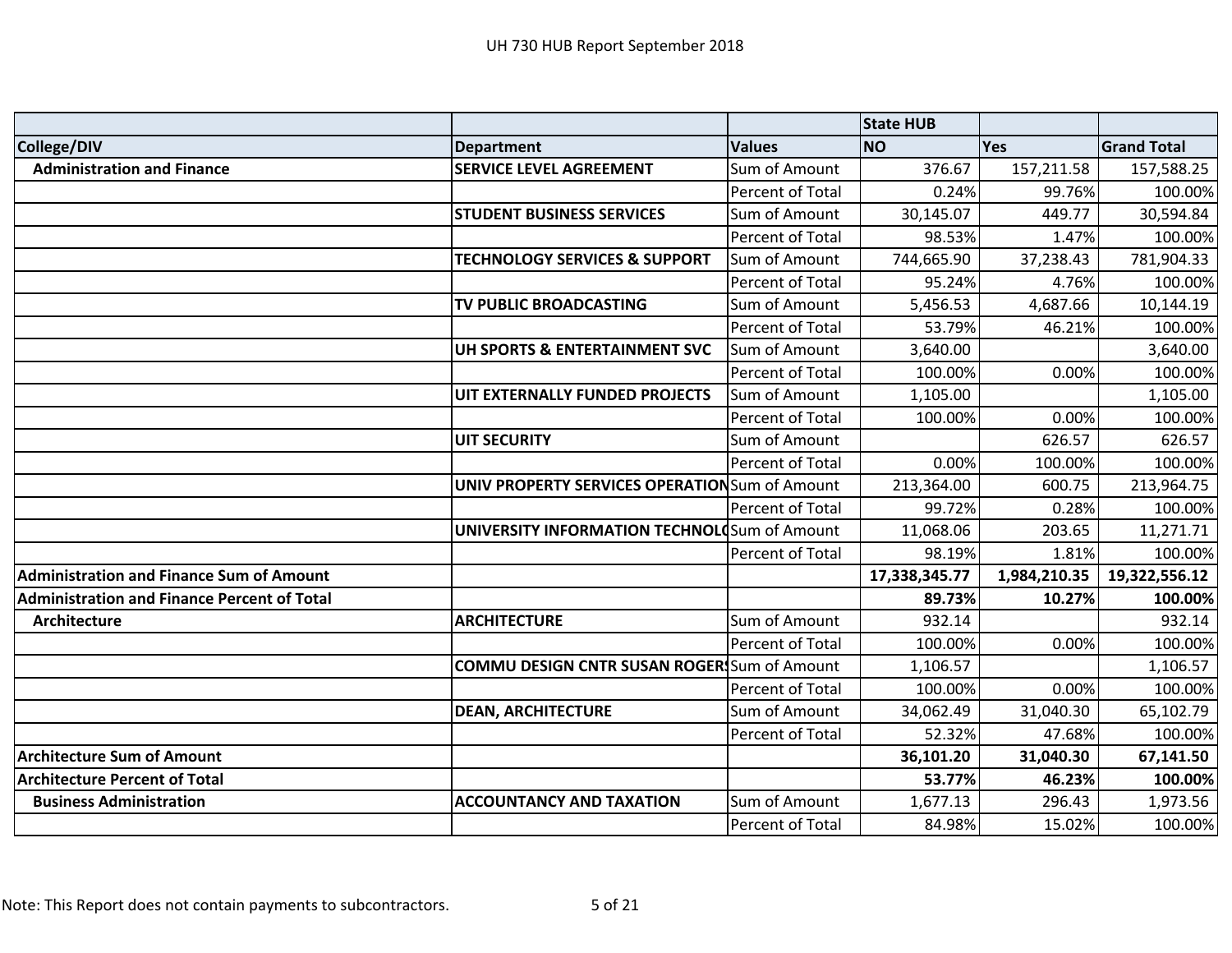|                                |                                                     |                  | <b>State HUB</b> |            |                    |
|--------------------------------|-----------------------------------------------------|------------------|------------------|------------|--------------------|
| College/DIV                    | <b>Department</b>                                   | <b>Values</b>    | <b>NO</b>        | <b>Yes</b> | <b>Grand Total</b> |
| <b>Business Administration</b> | <b>ACCOUNTING CERTIFICATE PROGRAM</b> Sum of Amount |                  | 3,138.51         | 1,537.43   | 4,675.94           |
|                                |                                                     | Percent of Total | 67.12%           | 32.88%     | 100.00%            |
|                                | <b>BAUER CAREER SERVICES CTR</b>                    | Sum of Amount    | 2,813.78         | 1,201.47   | 4,015.25           |
|                                |                                                     | Percent of Total | 70.08%           | 29.92%     | 100.00%            |
|                                | <b>BAUER COMMUNICATIONS</b>                         | Sum of Amount    | 5,675.41         | 10,507.52  | 16,182.93          |
|                                |                                                     | Percent of Total | 35.07%           | 64.93%     | 100.00%            |
|                                | <b>BAUER DIVISION OF TECHNOLOGY</b>                 | Sum of Amount    | 18,668.46        | 5,302.00   | 23,970.46          |
|                                |                                                     | Percent of Total | 77.88%           | 22.12%     | 100.00%            |
|                                | <b>BAUER EXTERNAL RELATIONS DEPT</b>                | Sum of Amount    |                  | 9.27       | 9.27               |
|                                |                                                     | Percent of Total | 0.00%            | 100.00%    | 100.00%            |
|                                | <b>BAUER GRADUATE PROFESSIONAL PR(Sum of Amount</b> |                  | 28,234.51        |            | 28,234.51          |
|                                |                                                     | Percent of Total | 100.00%          | 0.00%      | 100.00%            |
|                                | <b>CTR FOR EXECUTIVE DEVELOPMENT</b>                | Sum of Amount    | 1,910.59         |            | 1,910.59           |
|                                |                                                     | Percent of Total | 100.00%          | 0.00%      | 100.00%            |
|                                | <b>DEAN'S OFFICE, BAUER COLLEGE</b>                 | Sum of Amount    | 32,466.09        | 7,784.86   | 40,250.95          |
|                                |                                                     | Percent of Total | 80.66%           | 19.34%     | 100.00%            |
|                                | <b>DECISION AND INFORMATION SCIEN</b>               | Sum of Amount    | 1,410.76         | 1,061.47   | 2,472.23           |
|                                |                                                     | Percent of Total | 57.06%           | 42.94%     | 100.00%            |
|                                | <b>EXECUTIVE DEGREE PROGRAMS</b>                    | Sum of Amount    | 19,614.49        | 4,776.42   | 24,390.91          |
|                                |                                                     | Percent of Total | 80.42%           | 19.58%     | 100.00%            |
|                                | <b>FINANCE-BAUER COLLEGE</b>                        | Sum of Amount    | 6,995.05         | 145.76     | 7,140.81           |
|                                |                                                     | Percent of Total | 97.96%           | 2.04%      | 100.00%            |
|                                | <b>MANAGEMENT-BAUER COLLEGE</b>                     | Sum of Amount    | 96.82            | 694.38     | 791.20             |
|                                |                                                     | Percent of Total | 12.24%           | 87.76%     | 100.00%            |
|                                | <b>MARKETING-BAUER COLLEGE</b>                      | Sum of Amount    | 2,537.50         | 2,051.41   | 4,588.91           |
|                                |                                                     | Percent of Total | 55.30%           | 44.70%     | 100.00%            |
|                                | <b>SALES EXCELLENCE INSTITUTE</b>                   | Sum of Amount    | 10,658.92        | 2,463.92   | 13,122.84          |
|                                |                                                     | Percent of Total | 81.22%           | 18.78%     | 100.00%            |
|                                | <b>SMALL BUSINESS DEV CENTER</b>                    | Sum of Amount    | 67,969.90        | 33,552.18  | 101,522.08         |
|                                |                                                     | Percent of Total | 66.95%           | 33.05%     | 100.00%            |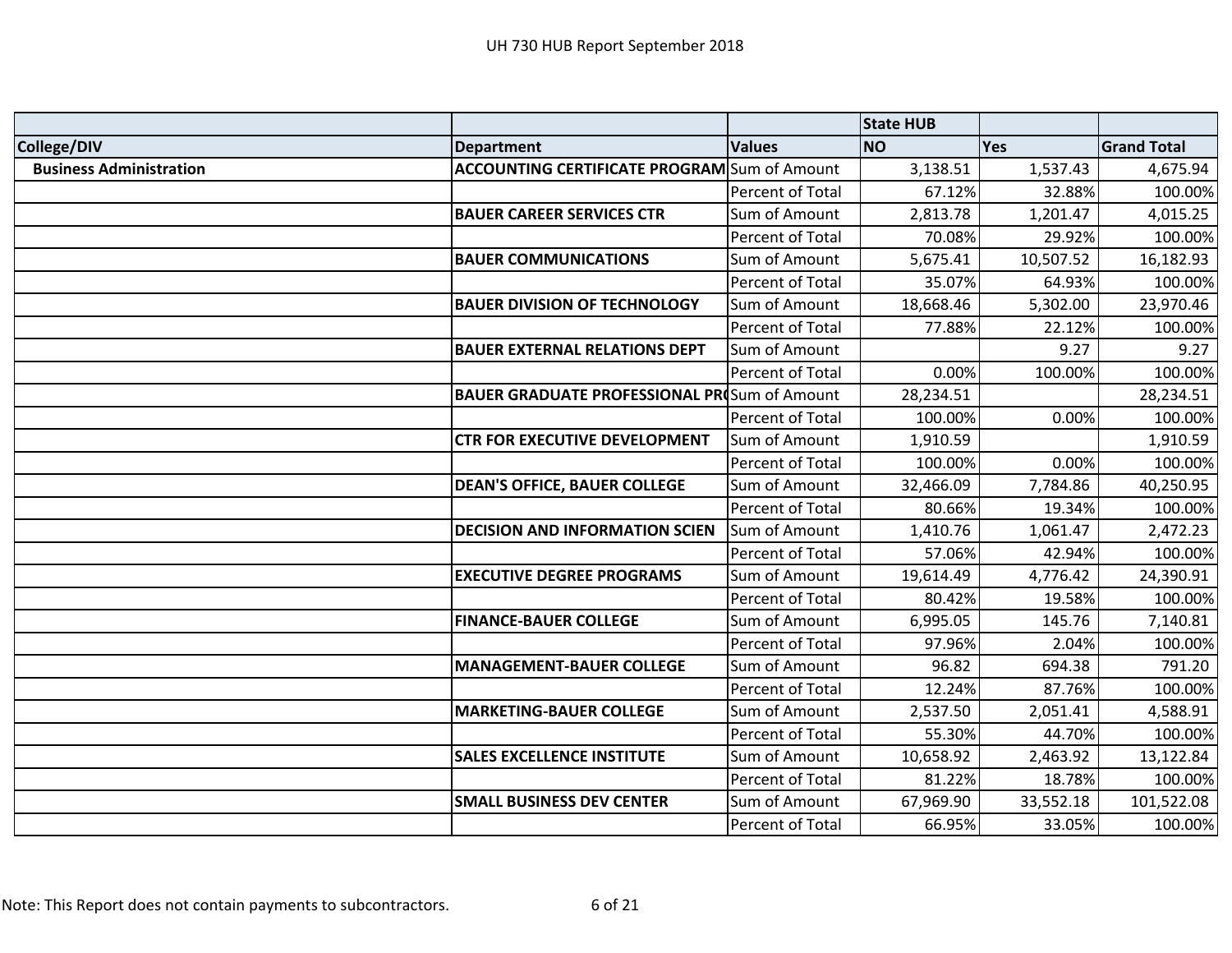|                                                 |                                           |                  | <b>State HUB</b> |           |                    |
|-------------------------------------------------|-------------------------------------------|------------------|------------------|-----------|--------------------|
| College/DIV                                     | <b>Department</b>                         | <b>Values</b>    | <b>NO</b>        | Yes       | <b>Grand Total</b> |
| <b>Business Administration</b>                  | <b>UNDERGRAD BUSINESS PROG</b>            | Sum of Amount    | 7,170.81         | 1,893.46  | 9,064.27           |
|                                                 |                                           | Percent of Total | 79.11%           | 20.89%    | 100.00%            |
|                                                 | <b>WOLFF CTR FOR ENTREPRENEURSHIP</b>     | Sum of Amount    | 3,078.67         | 1,575.55  | 4,654.22           |
|                                                 |                                           | Percent of Total | 66.15%           | 33.85%    | 100.00%            |
| <b>Business Administration Sum of Amount</b>    |                                           |                  | 214,117.40       | 74,853.53 | 288,970.93         |
| <b>Business Administration Percent of Total</b> |                                           |                  | 74.10%           | 25.90%    | 100.00%            |
| <b>Chancellor/President</b>                     | <b>BASEBALL</b>                           | Sum of Amount    | 7,609.55         | 129.66    | 7,739.21           |
|                                                 |                                           | Percent of Total | 98.32%           | 1.68%     | 100.00%            |
|                                                 | <b>FOOTBALL</b>                           | Sum of Amount    | 178,701.14       | 12,491.97 | 191,193.11         |
|                                                 |                                           | Percent of Total | 93.47%           | 6.53%     | 100.00%            |
|                                                 | <b>INTERCOLLEGIATE ATHLETICS</b>          | Sum of Amount    | 259,953.61       | 27,186.22 | 287,139.83         |
|                                                 |                                           | Percent of Total | 90.53%           | 9.47%     | 100.00%            |
|                                                 | <b>MEN'S BASKETBALL</b>                   | Sum of Amount    | 113,623.11       | 10,019.75 | 123,642.86         |
|                                                 |                                           | Percent of Total | 91.90%           | 8.10%     | 100.00%            |
|                                                 | <b>MEN'S GOLF</b>                         | Sum of Amount    | 7,111.72         |           | 7,111.72           |
|                                                 |                                           | Percent of Total | 100.00%          | 0.00%     | 100.00%            |
|                                                 | <b>MEN'S TRACK AND FIELD</b>              | Sum of Amount    | 70,865.49        | 638.97    | 71,504.46          |
|                                                 |                                           | Percent of Total | 99.11%           | 0.89%     | 100.00%            |
|                                                 | <b>NEIGHBORHOOD &amp; STRATEGIC INITI</b> | Sum of Amount    | 605.22           | 110.82    | 716.04             |
|                                                 |                                           | Percent of Total | 84.52%           | 15.48%    | 100.00%            |
|                                                 | <b>OFFICE OF SPECIAL EVENTS</b>           | Sum of Amount    | 8,689.61         | 1,754.10  | 10,443.71          |
|                                                 |                                           | Percent of Total | 83.20%           | 16.80%    | 100.00%            |
|                                                 | <b>PRESIDENT</b>                          | Sum of Amount    | 571.19           | 6,056.23  | 6,627.42           |
|                                                 |                                           | Percent of Total | 8.62%            | 91.38%    | 100.00%            |
|                                                 | <b>STAFF COUNCIL</b>                      | Sum of Amount    | 1,734.85         | 57.76     | 1,792.61           |
|                                                 |                                           | Percent of Total | 96.78%           | 3.22%     | 100.00%            |
|                                                 | <b>UH ENERGY</b>                          | Sum of Amount    | 15,114.45        | 492.31    | 15,606.76          |
|                                                 |                                           | Percent of Total | 96.85%           | 3.15%     | 100.00%            |
|                                                 | <b>WOMEN'S BASKETBALL</b>                 | Sum of Amount    | 21,484.58        | 23.40     | 21,507.98          |
|                                                 |                                           | Percent of Total | 99.89%           | 0.11%     | 100.00%            |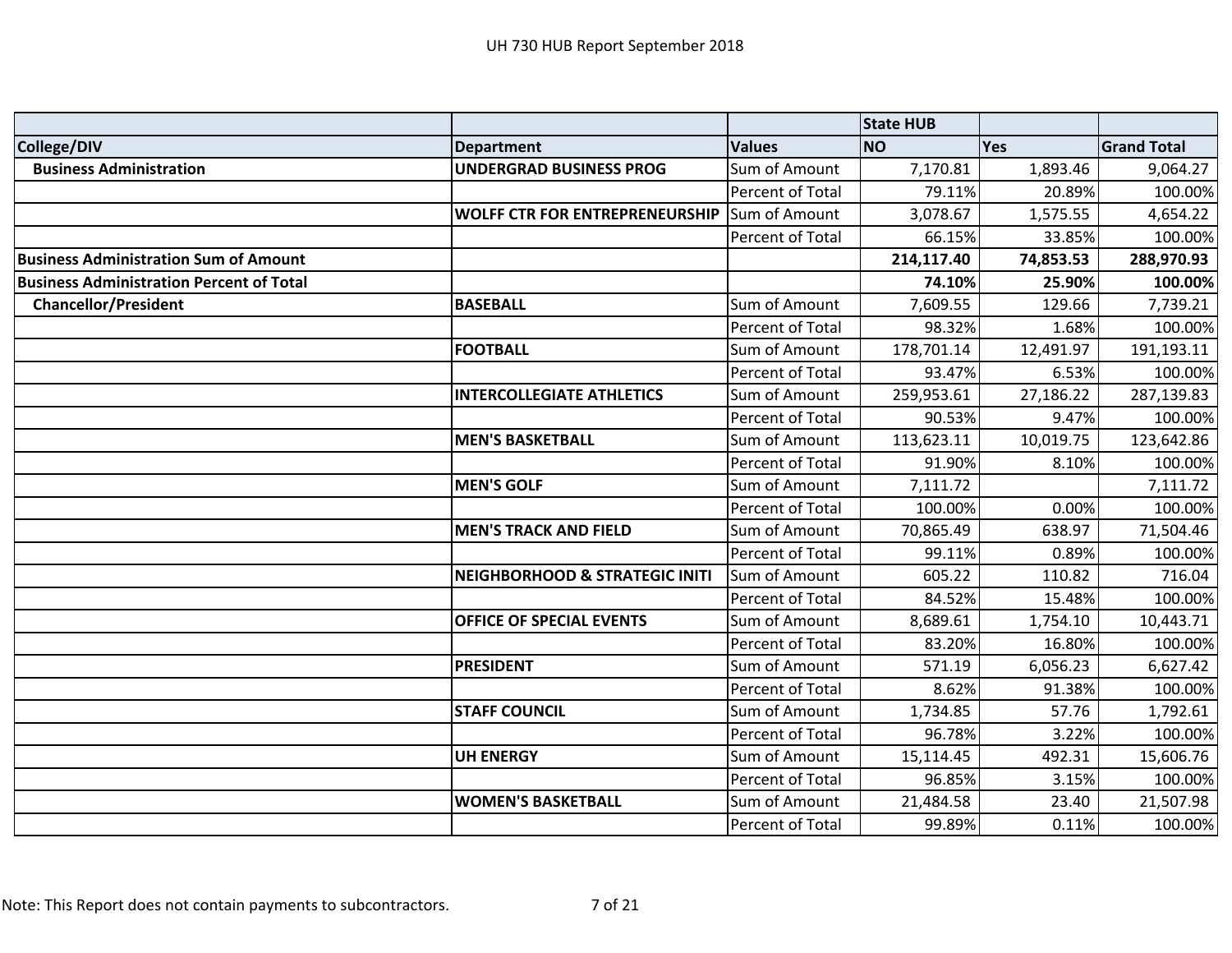|                                              |                                      |                         | <b>State HUB</b> |           |                    |
|----------------------------------------------|--------------------------------------|-------------------------|------------------|-----------|--------------------|
| College/DIV                                  | <b>Department</b>                    | <b>Values</b>           | <b>NO</b>        | Yes       | <b>Grand Total</b> |
| <b>Chancellor/President</b>                  | <b>WOMEN'S GOLF</b>                  | Sum of Amount           | 6,710.16         |           | 6,710.16           |
|                                              |                                      | <b>Percent of Total</b> | 100.00%          | 0.00%     | 100.00%            |
|                                              | <b>WOMEN'S SOCCER</b>                | Sum of Amount           | 23,246.42        | 1,047.29  | 24,293.71          |
|                                              |                                      | Percent of Total        | 95.69%           | 4.31%     | 100.00%            |
|                                              | <b>WOMEN'S SOFTBALL</b>              | Sum of Amount           | 11,791.44        |           | 11,791.44          |
|                                              |                                      | Percent of Total        | 100.00%          | 0.00%     | 100.00%            |
|                                              | <b>WOMEN'S SWIMMING &amp; DIVING</b> | Sum of Amount           | 3,343.00         |           | 3,343.00           |
|                                              |                                      | Percent of Total        | 100.00%          | 0.00%     | 100.00%            |
|                                              | <b>WOMEN'S TENNIS</b>                | Sum of Amount           | 6,164.68         |           | 6,164.68           |
|                                              |                                      | Percent of Total        | 100.00%          | 0.00%     | 100.00%            |
|                                              | <b>WOMEN'S VOLLEYBALL</b>            | Sum of Amount           | 3,723.62         |           | 3,723.62           |
|                                              |                                      | Percent of Total        | 100.00%          | 0.00%     | 100.00%            |
| <b>Chancellor/President Sum of Amount</b>    |                                      |                         | 741,043.84       | 60,008.48 | 801,052.32         |
| <b>Chancellor/President Percent of Total</b> |                                      |                         | 92.51%           | 7.49%     | 100.00%            |
| <b>College of Medicine</b>                   | <b>OFFICE OF THE DEAN</b>            | Sum of Amount           | 2,072.64         | 4,553.77  | 6,626.41           |
|                                              |                                      | <b>Percent of Total</b> | 31.28%           | 68.72%    | 100.00%            |
| <b>College of Medicine Sum of Amount</b>     |                                      |                         | 2,072.64         | 4,553.77  | 6,626.41           |
| <b>College of Medicine Percent of Total</b>  |                                      |                         | 31.28%           | 68.72%    | 100.00%            |
| <b>College of Nursing</b>                    | <b>DEAN, SCHOOL OF NURSING</b>       | Sum of Amount           | 5,289.46         | 600.82    | 5,890.28           |
|                                              |                                      | Percent of Total        | 89.80%           | 10.20%    | 100.00%            |
| <b>College of Nursing Sum of Amount</b>      |                                      |                         | 5,289.46         | 600.82    | 5,890.28           |
| <b>College of Nursing Percent of Total</b>   |                                      |                         | 89.80%           | 10.20%    | 100.00%            |
| <b>College of the Arts</b>                   | <b>ART</b>                           | Sum of Amount           | 19,919.50        | 2,560.17  | 22,479.67          |
|                                              |                                      | Percent of Total        | 88.61%           | 11.39%    | 100.00%            |
|                                              | <b>BAND</b>                          | Sum of Amount           | 51,059.13        |           | 51,059.13          |
|                                              |                                      | Percent of Total        | 100.00%          | 0.00%     | 100.00%            |
|                                              | <b>BLAFFER GALLERY</b>               | Sum of Amount           | 2,534.84         | 207.50    | 2,742.34           |
|                                              |                                      | <b>Percent of Total</b> | 92.43%           | 7.57%     | 100.00%            |
|                                              | <b>CWMCA CENTER FOR THE ARTS</b>     | Sum of Amount           | 1,074.65         |           | 1,074.65           |
|                                              |                                      | Percent of Total        | 100.00%          | 0.00%     | 100.00%            |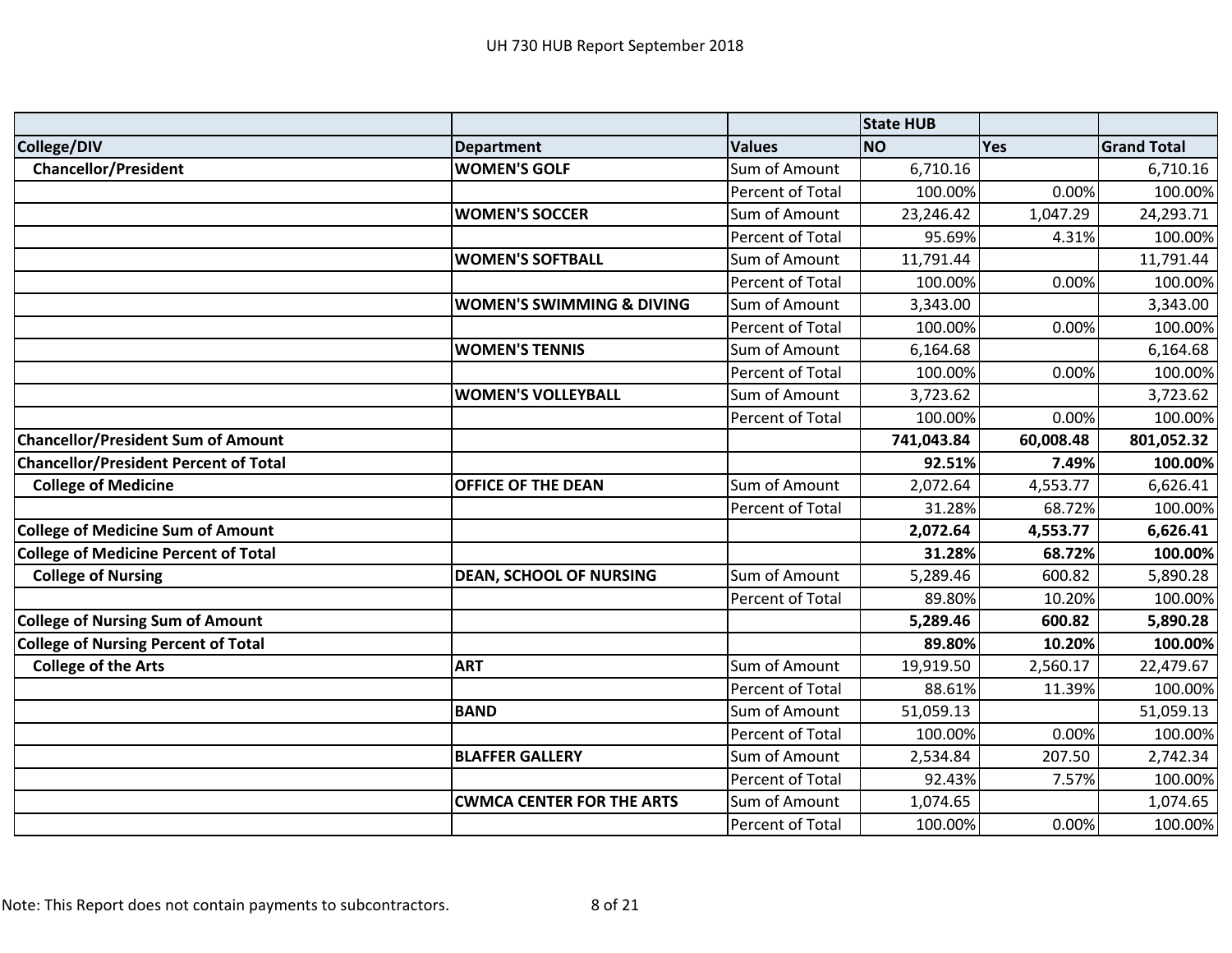|                                             |                                                        |                  | <b>State HUB</b> |           |                    |
|---------------------------------------------|--------------------------------------------------------|------------------|------------------|-----------|--------------------|
| College/DIV                                 | <b>Department</b>                                      | <b>Values</b>    | <b>NO</b>        | Yes       | <b>Grand Total</b> |
| <b>College of the Arts</b>                  | <b>DEAN, COLLEGE OF THE ARTS</b>                       | Sum of Amount    | 3,646.45         |           | 3,646.45           |
|                                             |                                                        | Percent of Total | 100.00%          | 0.00%     | 100.00%            |
|                                             | <b>MUSIC</b>                                           | Sum of Amount    | 14,850.98        | 4,835.06  | 19,686.04          |
|                                             |                                                        | Percent of Total | 75.44%           | 24.56%    | 100.00%            |
|                                             | <b>THEATER</b>                                         | Sum of Amount    | 13,095.20        | 423.09    | 13,518.29          |
|                                             |                                                        | Percent of Total | 96.87%           | 3.13%     | 100.00%            |
| <b>College of the Arts Sum of Amount</b>    |                                                        |                  | 106,180.75       | 8,025.82  | 114,206.57         |
| <b>College of the Arts Percent of Total</b> |                                                        |                  | 92.97%           | 7.03%     | 100.00%            |
| <b>Education</b>                            | <b>ASIAN AMERICAN STUDIES</b>                          | Sum of Amount    | 1,132.94         | 56.79     | 1,189.73           |
|                                             |                                                        | Percent of Total | 95.23%           | 4.77%     | 100.00%            |
|                                             | <b>CENTER FOR INFO TECH IN EDUCATION</b> Sum of Amount |                  | 6,557.75         | 300.52    | 6,858.27           |
|                                             |                                                        | Percent of Total | 95.62%           | 4.38%     | 100.00%            |
|                                             | <b>CHARTER SCHOOL</b>                                  | Sum of Amount    | 12,153.51        | 3,194.24  | 15,347.75          |
|                                             |                                                        | Percent of Total | 79.19%           | 20.81%    | 100.00%            |
|                                             | <b>CONSISTENCY MGMT &amp; COOP DISCIP</b>              | Sum of Amount    | 3,236.37         | 1,550.00  | 4,786.37           |
|                                             |                                                        | Percent of Total | 67.62%           | 32.38%    | 100.00%            |
|                                             | <b>CURRICULUM AND INSTRUCTION</b>                      | Sum of Amount    | 2,437.54         | 3,654.97  | 6,092.51           |
|                                             |                                                        | Percent of Total | 40.01%           | 59.99%    | 100.00%            |
|                                             | <b>DEAN, EDUCATION</b>                                 | Sum of Amount    | 24,593.55        | 3,713.87  | 28,307.42          |
|                                             |                                                        | Percent of Total | 86.88%           | 13.12%    | 100.00%            |
|                                             | <b>ED LEADERSHIP &amp; POLICY STUDIES</b>              | Sum of Amount    | 14,263.69        | 681.18    | 14,944.87          |
|                                             |                                                        | Percent of Total | 95.44%           | 4.56%     | 100.00%            |
|                                             | PSYCH, HEALTH & LEARNING SCIENCE                       | Sum of Amount    | 20,327.09        | 12,776.08 | 33,103.17          |
|                                             |                                                        | Percent of Total | 61.41%           | 38.59%    | 100.00%            |
| <b>Education Sum of Amount</b>              |                                                        |                  | 84,702.44        | 25,927.65 | 110,630.09         |
| <b>Education Percent of Total</b>           |                                                        |                  | 76.56%           | 23.44%    | 100.00%            |
| <b>Engineering</b>                          | <b>BIOMEDICAL ENGINEERING</b>                          | Sum of Amount    | 84,380.79        | 1,957.36  | 86,338.15          |
|                                             |                                                        | Percent of Total | 97.73%           | 2.27%     | 100.00%            |
|                                             | <b>CHEMICAL ENGINEERING</b>                            | Sum of Amount    | 388,937.80       | 7,150.56  | 396,088.36         |
|                                             |                                                        | Percent of Total | 98.19%           | 1.81%     | 100.00%            |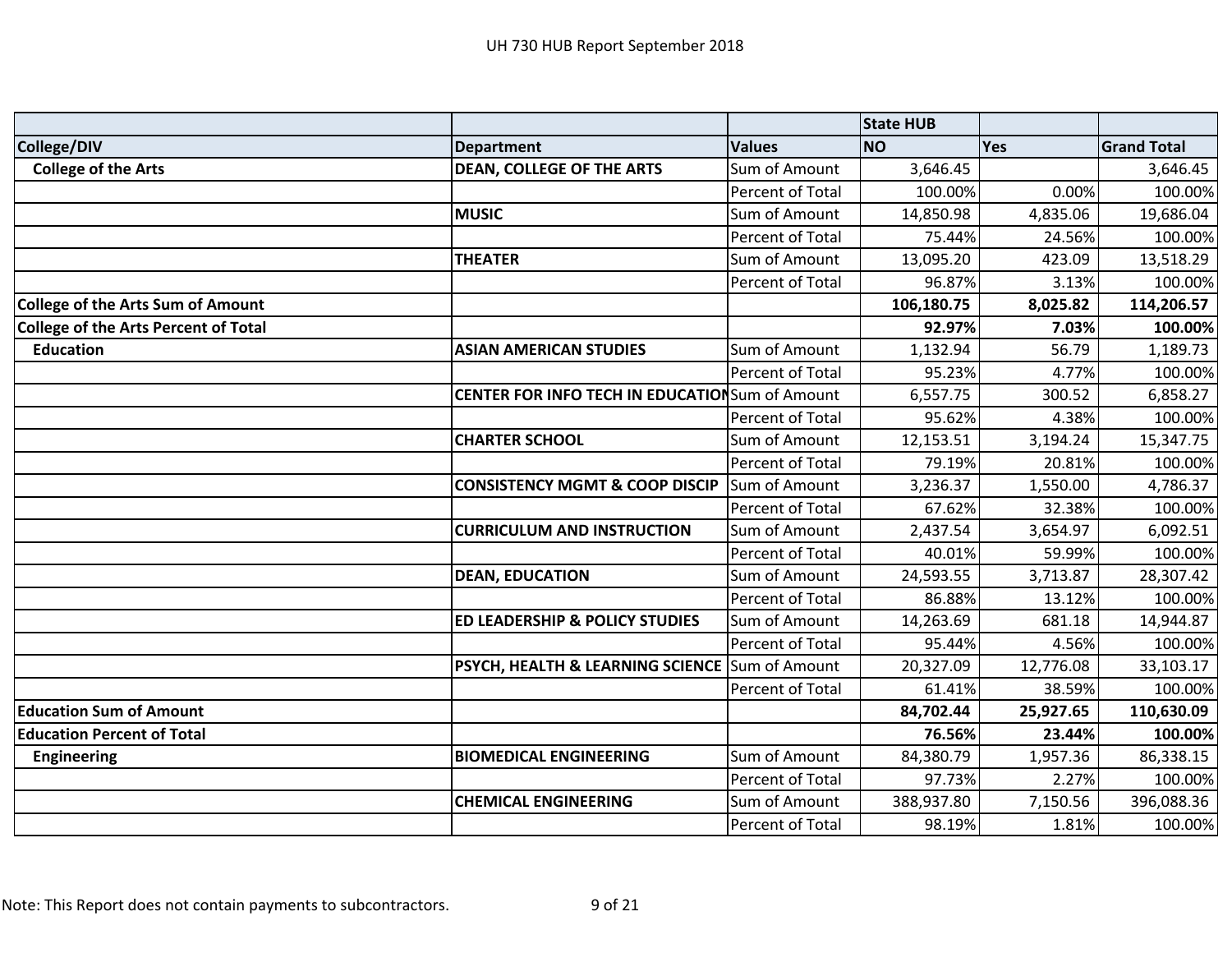|                                        |                                               |                  | <b>State HUB</b> |            |                    |
|----------------------------------------|-----------------------------------------------|------------------|------------------|------------|--------------------|
| College/DIV                            | <b>Department</b>                             | <b>Values</b>    | <b>NO</b>        | <b>Yes</b> | <b>Grand Total</b> |
| <b>Engineering</b>                     | <b>CIVIL ENGINEERING</b>                      | Sum of Amount    | 171,655.52       | 2,877.46   | 174,532.98         |
|                                        |                                               | Percent of Total | 98.35%           | 1.65%      | 100.00%            |
|                                        | <b>COMPOSITE ENGR APPLICATIONS CT</b>         | Sum of Amount    | 310.11           |            | 310.11             |
|                                        |                                               | Percent of Total | 100.00%          | 0.00%      | 100.00%            |
|                                        | <b>DEAN, ENGINEERING</b>                      | Sum of Amount    | 96,960.68        | 5,837.82   | 102,798.50         |
|                                        |                                               | Percent of Total | 94.32%           | 5.68%      | 100.00%            |
|                                        | <b>ELECTRICAL ENGINEERING</b>                 | Sum of Amount    | 161,136.35       | 22,677.36  | 183,813.71         |
|                                        |                                               | Percent of Total | 87.66%           | 12.34%     | 100.00%            |
|                                        | <b>ENGINEERING SERVICES</b>                   | Sum of Amount    | 18,905.13        | 2,138.58   | 21,043.71          |
|                                        |                                               | Percent of Total | 89.84%           | 10.16%     | 100.00%            |
|                                        | <b>INDUSTRIAL ENGINEERING</b>                 | Sum of Amount    | 5,499.78         | 7,210.80   | 12,710.58          |
|                                        |                                               | Percent of Total | 43.27%           | 56.73%     | 100.00%            |
|                                        | <b>INTEGRATED BIO &amp; NANO SYSTEM</b>       | Sum of Amount    | 6,737.93         |            | 6,737.93           |
|                                        |                                               | Percent of Total | 100.00%          | 0.00%      | 100.00%            |
|                                        | <b>MECHANICAL ENGINEERING</b>                 | Sum of Amount    | 27,017.30        | 3,388.45   | 30,405.75          |
|                                        |                                               | Percent of Total | 88.86%           | 11.14%     | 100.00%            |
|                                        | NATL CTR FOR AIRBORNE LASER MAPHSum of Amount |                  | 7,756.00         |            | 7,756.00           |
|                                        |                                               | Percent of Total | 100.00%          | 0.00%      | 100.00%            |
|                                        | PETROLEUM ENGINEERING                         | Sum of Amount    | 52,752.18        | 367.41     | 53,119.59          |
|                                        |                                               | Percent of Total | 99.31%           | 0.69%      | 100.00%            |
| <b>Engineering Sum of Amount</b>       |                                               |                  | 1,022,049.57     | 53,605.80  | 1,075,655.37       |
| <b>Engineering Percent of Total</b>    |                                               |                  | 95.02%           | 4.98%      | 100.00%            |
| <b>Graduate College of Social Work</b> | <b>ADMISSIONS-GCSW</b>                        | Sum of Amount    | 162.95           | 697.40     | 860.35             |
|                                        |                                               | Percent of Total | 18.94%           | 81.06%     | 100.00%            |
|                                        | <b>ALUMNI, CAREER &amp; DEVELOPMENT</b>       | Sum of Amount    | 45.97            | 1,430.18   | 1,476.15           |
|                                        |                                               | Percent of Total | 3.11%            | 96.89%     | 100.00%            |
|                                        | <b>AMERICAN HUMANICS</b>                      | Sum of Amount    |                  | 419.95     | 419.95             |
|                                        |                                               | Percent of Total | 0.00%            | 100.00%    | 100.00%            |
|                                        | <b>CHILD &amp; FAMILY CENTER</b>              | Sum of Amount    | 480.91           | 592.29     | 1,073.20           |
|                                        |                                               | Percent of Total | 44.81%           | 55.19%     | 100.00%            |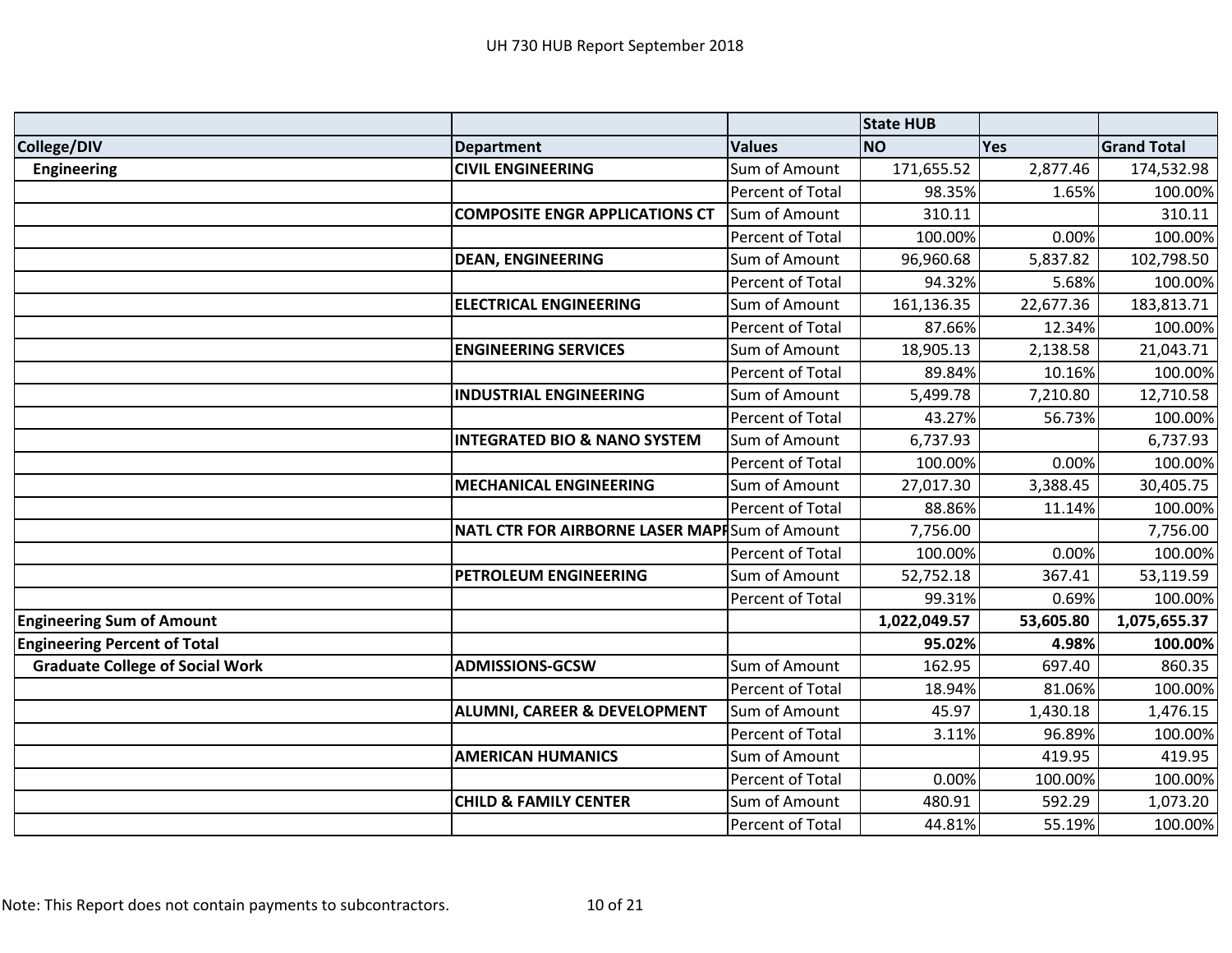|                                                         |                                                    |                         | <b>State HUB</b> |            |                    |
|---------------------------------------------------------|----------------------------------------------------|-------------------------|------------------|------------|--------------------|
| College/DIV                                             | <b>Department</b>                                  | <b>Values</b>           | <b>NO</b>        | <b>Yes</b> | <b>Grand Total</b> |
| <b>Graduate College of Social Work</b>                  | <b>CTR DRUG &amp; SOCIAL POLICY RESRC</b>          | Sum of Amount           | 2,715.08         | 1,204.46   | 3,919.54           |
|                                                         |                                                    | Percent of Total        | 69.27%           | 30.73%     | 100.00%            |
|                                                         | <b>DEAN, SOCIAL WORK</b>                           | Sum of Amount           | 52,774.83        | 225.57     | 53,000.40          |
|                                                         |                                                    | Percent of Total        | 99.57%           | 0.43%      | 100.00%            |
|                                                         | <b>FIELD OFFICE</b>                                | Sum of Amount           | 1,783.02         |            | 1,783.02           |
|                                                         |                                                    | Percent of Total        | 100.00%          | 0.00%      | 100.00%            |
|                                                         | <b>GCSW INFORMATION TECHNOLOGY</b>                 | Sum of Amount           |                  | 15,675.11  | 15,675.11          |
|                                                         |                                                    | <b>Percent of Total</b> | 0.00%            | 100.00%    | 100.00%            |
|                                                         | <b>GCSW STUDENT SERVICES</b>                       | Sum of Amount           | 1,425.00         |            | 1,425.00           |
|                                                         |                                                    | Percent of Total        | 100.00%          | 0.00%      | 100.00%            |
|                                                         | LATINA MATERNAL & FAMILY HEALTH Sum of Amount      |                         | 2,000.00         | 112.36     | 2,112.36           |
|                                                         |                                                    | Percent of Total        | 94.68%           | 5.32%      | 100.00%            |
| <b>Graduate College of Social Work Sum of Amount</b>    |                                                    |                         | 61,387.76        | 20,357.32  | 81,745.08          |
| <b>Graduate College of Social Work Percent of Total</b> |                                                    |                         | 75.10%           | 24.90%     | 100.00%            |
| <b>Honors College</b>                                   | <b>DEAN, HONORS COLLEGE</b>                        | Sum of Amount           | 14,975.57        | 1,900.18   | 16,875.75          |
|                                                         |                                                    | Percent of Total        | 88.74%           | 11.26%     | 100.00%            |
|                                                         | <b>FORENSICS PROGRAM</b>                           | Sum of Amount           | 276.60           |            | 276.60             |
|                                                         |                                                    | Percent of Total        | 100.00%          | 0.00%      | 100.00%            |
| <b>Honors College Sum of Amount</b>                     |                                                    |                         | 15,252.17        | 1,900.18   | 17,152.35          |
| <b>Honors College Percent of Total</b>                  |                                                    |                         | 88.92%           | 11.08%     | 100.00%            |
| <b>Hotel and Restaurant Management</b>                  | DEAN, HOTEL & RESTAURANT MANAGSum of Amount        |                         | 9,030.45         | 139.07     | 9,169.52           |
|                                                         |                                                    | Percent of Total        | 98.48%           | 1.52%      | 100.00%            |
|                                                         | <b>HOTEL AND RESTAURANT MANAGEMI</b> Sum of Amount |                         | 56,275.24        | 11,470.99  | 67,746.23          |
|                                                         |                                                    | Percent of Total        | 83.07%           | 16.93%     | 100.00%            |
| <b>Hotel and Restaurant Management Sum of Amount</b>    |                                                    |                         | 65,305.69        | 11,610.06  | 76,915.75          |
| <b>Hotel and Restaurant Management Percent of Total</b> |                                                    |                         | 84.91%           | 15.09%     | 100.00%            |
| <b>Law Center</b>                                       | A A WHITE INSTITUTE                                | Sum of Amount           |                  | 1,669.67   | 1,669.67           |
|                                                         |                                                    | Percent of Total        | 0.00%            | 100.00%    | 100.00%            |
|                                                         | <b>ALUMNI RELATIONS, LAW</b>                       | Sum of Amount           |                  | 9,584.29   | 9,584.29           |
|                                                         |                                                    | Percent of Total        | 0.00%            | 100.00%    | 100.00%            |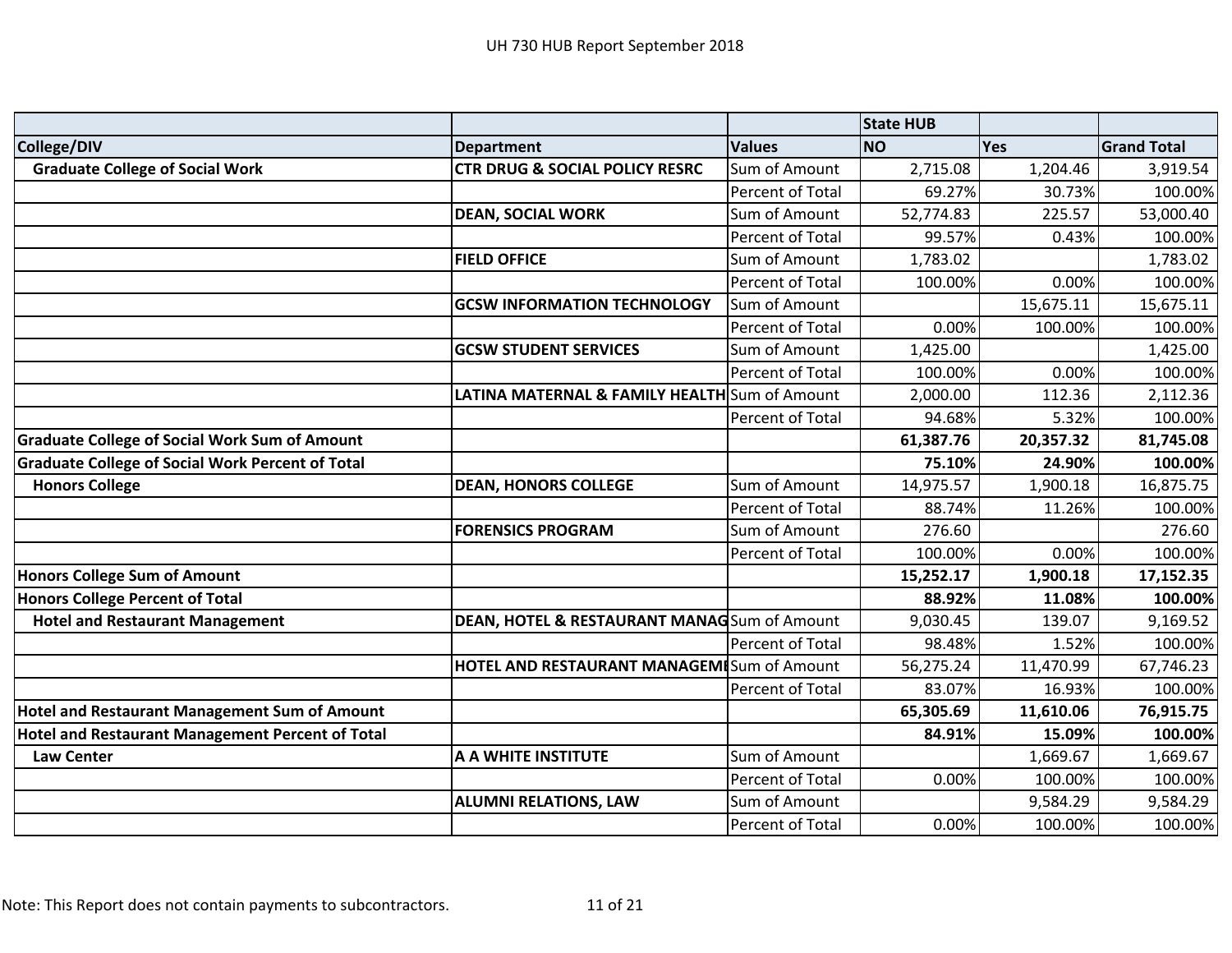|                   |                                                          |                  | <b>State HUB</b> |            |                    |
|-------------------|----------------------------------------------------------|------------------|------------------|------------|--------------------|
| College/DIV       | <b>Department</b>                                        | <b>Values</b>    | <b>NO</b>        | <b>Yes</b> | <b>Grand Total</b> |
| <b>Law Center</b> | <b>ASSOCIATE DEAN, LAW</b>                               | Sum of Amount    | 4.78             |            | 4.78               |
|                   |                                                          | Percent of Total | 100.00%          | 0.00%      | 100.00%            |
|                   | <b>BLAKELEY INSTITUTE</b>                                | Sum of Amount    | 31.20            | 2,526.83   | 2,558.03           |
|                   |                                                          | Percent of Total | 1.22%            | 98.78%     | 100.00%            |
|                   | <b>BUSINESS SERVICES, LAW</b>                            | Sum of Amount    | 1,343.00         | 1,698.97   | 3,041.97           |
|                   |                                                          | Percent of Total | 44.15%           | 55.85%     | 100.00%            |
|                   | <b>CAREER SERVICES, LAW</b>                              | Sum of Amount    | 1,990.87         | 454.26     | 2,445.13           |
|                   |                                                          | Percent of Total | 81.42%           | 18.58%     | 100.00%            |
|                   | <b>CENTER PROGRAMS, LAW</b>                              | Sum of Amount    | 49.37            | 499.95     | 549.32             |
|                   |                                                          | Percent of Total | 8.99%            | 91.01%     | 100.00%            |
|                   | <b>CHAIRS AND PROFESSORSHIPS, LAW</b>                    | Sum of Amount    |                  | 122.95     | 122.95             |
|                   |                                                          | Percent of Total | 0.00%            | 100.00%    | 100.00%            |
|                   | <b>DEAN, LAW</b>                                         | Sum of Amount    | 1,000.00         | 5,965.63   | 6,965.63           |
|                   |                                                          | Percent of Total | 14.36%           | 85.64%     | 100.00%            |
|                   | <b>FACILITIES, LAW</b>                                   | Sum of Amount    | 703.81           | 36,048.29  | 36,752.10          |
|                   |                                                          | Percent of Total | 1.92%            | 98.08%     | 100.00%            |
|                   | <b>FACULTY SUPPORT LAW</b>                               | Sum of Amount    | 2,960.91         | 3,970.78   | 6,931.69           |
|                   |                                                          | Percent of Total | 42.72%           | 57.28%     | 100.00%            |
|                   | <b>HEALTH LAW &amp; POLICY INSTITUTE</b>                 | Sum of Amount    |                  | 156.87     | 156.87             |
|                   |                                                          | Percent of Total | 0.00%            | 100.00%    | 100.00%            |
|                   | <b>INST OF HIGHER EDU &amp; GOVERNANCE</b> Sum of Amount |                  | 81.22            |            | 81.22              |
|                   |                                                          | Percent of Total | 100.00%          | 0.00%      | 100.00%            |
|                   | <b>LAW FOUNDATION</b>                                    | Sum of Amount    | 24.73            |            | 24.73              |
|                   |                                                          | Percent of Total | 100.00%          | 0.00%      | 100.00%            |
|                   | <b>LAW INFORMATION TECHNOLOGY</b>                        | Sum of Amount    | 11,041.30        | 27,387.44  | 38,428.74          |
|                   |                                                          | Percent of Total | 28.73%           | 71.27%     | 100.00%            |
|                   | <b>LAW LIBRARY</b>                                       | Sum of Amount    | 97,499.12        | 266.49     | 97,765.61          |
|                   |                                                          | Percent of Total | 99.73%           | 0.27%      | 100.00%            |
|                   | LEGAL AID CLINIC, LAW                                    | Sum of Amount    | 833.78           | 130.89     | 964.67             |
|                   |                                                          | Percent of Total | 86.43%           | 13.57%     | 100.00%            |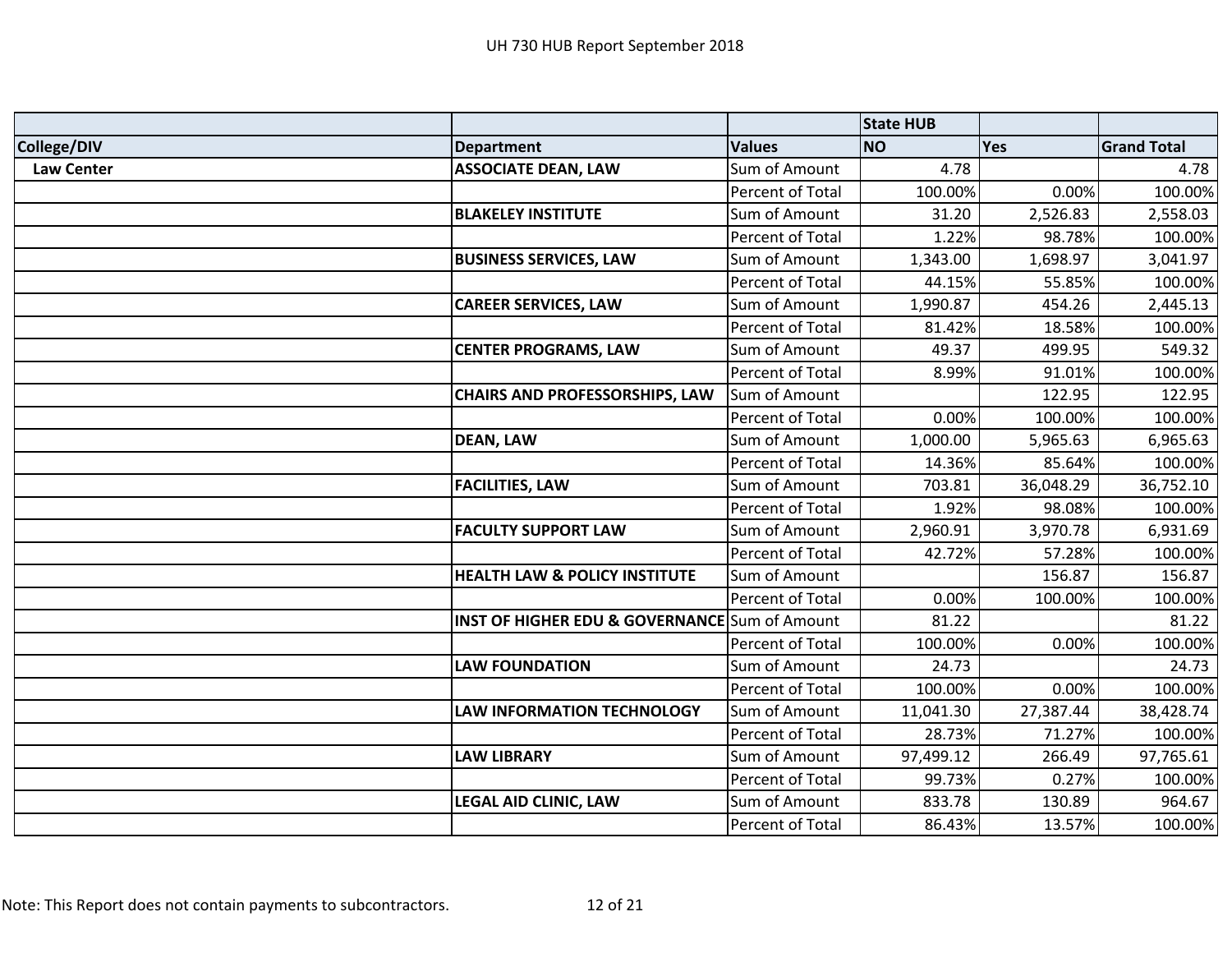|                                         |                                                   |                  | <b>State HUB</b> |           |                    |
|-----------------------------------------|---------------------------------------------------|------------------|------------------|-----------|--------------------|
| <b>College/DIV</b>                      | <b>Department</b>                                 | <b>Values</b>    | <b>NO</b>        | Yes       | <b>Grand Total</b> |
| <b>Law Center</b>                       | PUBLIC RELS & MARKETING, LAW                      | Sum of Amount    | 500.00           |           | 500.00             |
|                                         |                                                   | Percent of Total | 100.00%          | 0.00%     | 100.00%            |
|                                         | <b>STUDENT SERVICES, LAW</b>                      | Sum of Amount    | 5,662.17         | 97.70     | 5,759.87           |
|                                         |                                                   | Percent of Total | 98.30%           | 1.70%     | 100.00%            |
| Law Center Sum of Amount                |                                                   |                  | 123,726.26       | 90,581.01 | 214,307.27         |
| <b>Law Center Percent of Total</b>      |                                                   |                  | 57.73%           | 42.27%    | 100.00%            |
| <b>Liberal Arts and Social Sciences</b> | <b>AFRICAN-AMERICAN STUDIES</b>                   | Sum of Amount    | 225.95           | 1,832.60  | 2,058.55           |
|                                         |                                                   | Percent of Total | 10.98%           | 89.02%    | 100.00%            |
|                                         | <b>ARTE PUBLICO</b>                               | Sum of Amount    | 46,256.03        |           | 46,256.03          |
|                                         |                                                   | Percent of Total | 100.00%          | 0.00%     | 100.00%            |
|                                         | <b>CENTER FOR PUBLIC HISTORY</b>                  | Sum of Amount    | 2,354.10         | 1,621.03  | 3,975.13           |
|                                         |                                                   | Percent of Total | 59.22%           | 40.78%    | 100.00%            |
|                                         | <b>COMMUNICATION</b>                              | Sum of Amount    | 18,427.29        | 10,996.99 | 29,424.28          |
|                                         |                                                   | Percent of Total | 62.63%           | 37.37%    | 100.00%            |
|                                         | <b>COMMUNICATIONS DISORDERS</b>                   | Sum of Amount    | 6,516.86         | 3,415.98  | 9,932.84           |
|                                         |                                                   | Percent of Total | 65.61%           | 34.39%    | 100.00%            |
|                                         | <b>COMPARATIVE CULTURAL STUDIES</b>               | Sum of Amount    | 3,693.70         | 628.17    | 4,321.87           |
|                                         |                                                   | Percent of Total | 85.47%           | 14.53%    | 100.00%            |
|                                         | <b>DEAN, LIBERAL ARTS &amp; SOC SCI</b>           | Sum of Amount    | 100,305.90       | 9,637.61  | 109,943.51         |
|                                         |                                                   | Percent of Total | 91.23%           | 8.77%     | 100.00%            |
|                                         | <b>ECONOMICS</b>                                  | Sum of Amount    | 2,632.21         | 1,038.10  | 3,670.31           |
|                                         |                                                   | Percent of Total | 71.72%           | 28.28%    | 100.00%            |
|                                         | <b>ENGLISH</b>                                    | Sum of Amount    | 12,330.75        | 5,694.65  | 18,025.40          |
|                                         |                                                   | Percent of Total | 68.41%           | 31.59%    | 100.00%            |
|                                         | <b>HEALTH AND HUMAN PERFORMANCE</b> Sum of Amount |                  | 49,199.45        | 2,227.50  | 51,426.95          |
|                                         |                                                   | Percent of Total | 95.67%           | 4.33%     | 100.00%            |
|                                         | <b>HISPANIC STUDIES</b>                           | Sum of Amount    | 2,921.85         | 13,634.90 | 16,556.75          |
|                                         |                                                   | Percent of Total | 17.65%           | 82.35%    | 100.00%            |
|                                         | <b>HISTORY</b>                                    | Sum of Amount    | 1,633.59         | 2,859.67  | 4,493.26           |
|                                         |                                                   | Percent of Total | 36.36%           | 63.64%    | 100.00%            |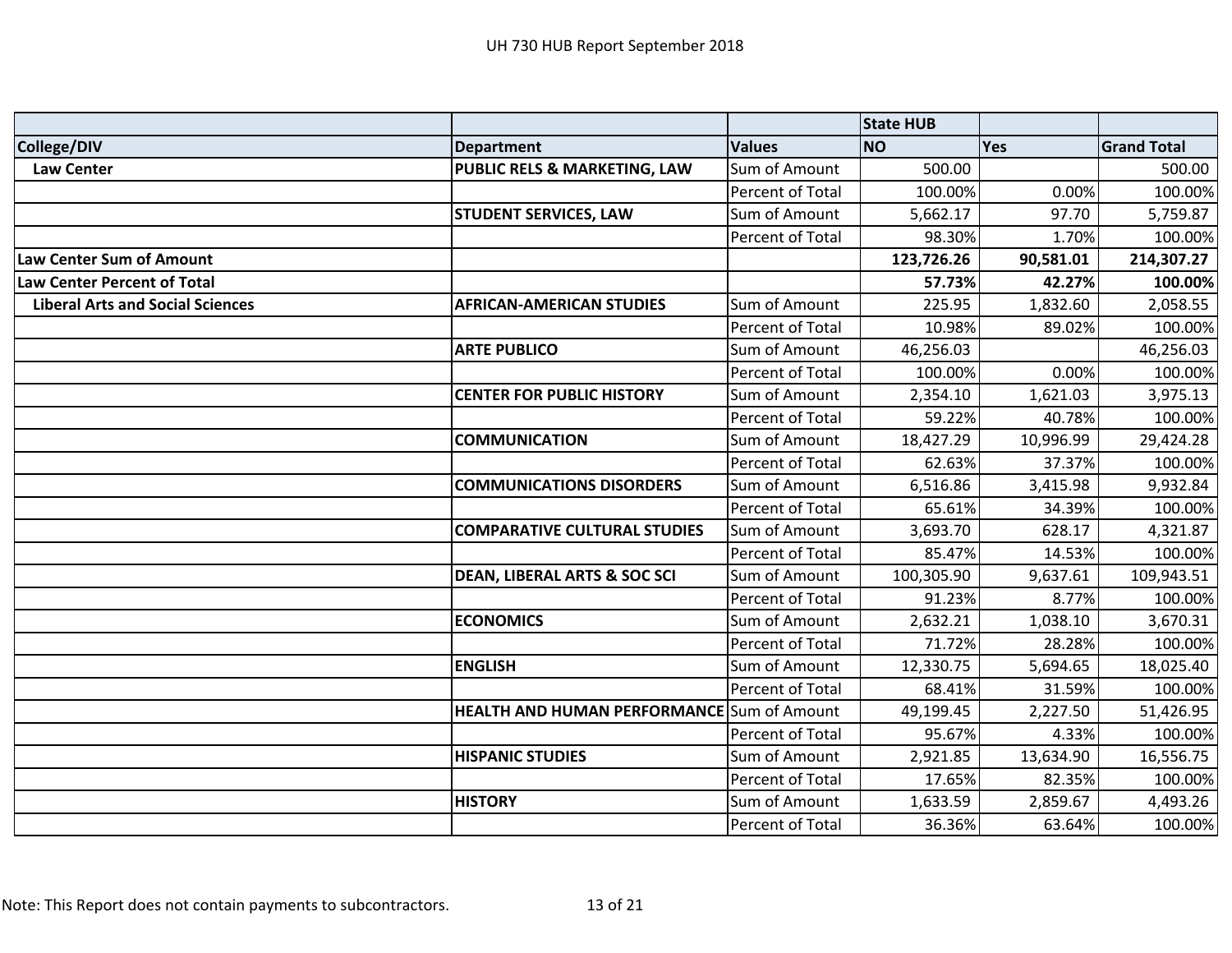|                                                          |                                                     |                  | <b>State HUB</b> |            |                    |
|----------------------------------------------------------|-----------------------------------------------------|------------------|------------------|------------|--------------------|
| College/DIV                                              | <b>Department</b>                                   | <b>Values</b>    | <b>NO</b>        | Yes        | <b>Grand Total</b> |
| <b>Liberal Arts and Social Sciences</b>                  | <b>HOBBY CENTER FOR PUBLIC POLICY</b>               | Sum of Amount    | 11,851.02        | 3,345.31   | 15,196.33          |
|                                                          |                                                     | Percent of Total | 77.99%           | 22.01%     | 100.00%            |
|                                                          | <b>MEXICAN-AMERICAN STUDIES</b>                     | Sum of Amount    | 259.76           | 124.37     | 384.13             |
|                                                          |                                                     | Percent of Total | 67.62%           | 32.38%     | 100.00%            |
|                                                          | <b>MODERN AND CLASSICAL LANGUAGES</b> Sum of Amount |                  | 32.99            |            | 32.99              |
|                                                          |                                                     | Percent of Total | 100.00%          | 0.00%      | 100.00%            |
|                                                          | <b>PHILOSOPHY</b>                                   | Sum of Amount    | 112.00           | 887.05     | 999.05             |
|                                                          |                                                     | Percent of Total | 11.21%           | 88.79%     | 100.00%            |
|                                                          | <b>POLITICAL SCIENCE</b>                            | Sum of Amount    | 1,374.65         | 2,325.30   | 3,699.95           |
|                                                          |                                                     | Percent of Total | 37.15%           | 62.85%     | 100.00%            |
|                                                          | <b>PSYCHOLOGY</b>                                   | Sum of Amount    | 39,630.64        | 59,271.75  | 98,902.39          |
|                                                          |                                                     | Percent of Total | 40.07%           | 59.93%     | 100.00%            |
|                                                          | PUBLIC ADMINISTRATION PROGRAM                       | Sum of Amount    | 162.00           | 353.27     | 515.27             |
|                                                          |                                                     | Percent of Total | 31.44%           | 68.56%     | 100.00%            |
|                                                          | <b>SOCIOLOGY</b>                                    | Sum of Amount    |                  | 334.19     | 334.19             |
|                                                          |                                                     | Percent of Total | 0.00%            | 100.00%    | 100.00%            |
|                                                          | <b>WOMEN'S STUDIES PROGRAM</b>                      | Sum of Amount    | 660.37           | 153.76     | 814.13             |
|                                                          |                                                     | Percent of Total | 81.11%           | 18.89%     | 100.00%            |
| <b>Liberal Arts and Social Sciences Sum of Amount</b>    |                                                     |                  | 300,581.11       | 120,382.20 | 420,963.31         |
| <b>Liberal Arts and Social Sciences Percent of Total</b> |                                                     |                  | 71.40%           | 28.60%     | 100.00%            |
| Library                                                  | <b>UNIVERSITY LIBRARIES</b>                         | Sum of Amount    | 88,193.22        | 795.52     | 88,988.74          |
|                                                          |                                                     | Percent of Total | 99.11%           | 0.89%      | 100.00%            |
| <b>Library Sum of Amount</b>                             |                                                     |                  | 88,193.22        | 795.52     | 88,988.74          |
| <b>Library Percent of Total</b>                          |                                                     |                  | 99.11%           | 0.89%      | 100.00%            |
| <b>Natural Science and Mathematics</b>                   | <b>BIOLOGY &amp; BIOCHEMISTRY</b>                   | Sum of Amount    | 162,184.19       | 1,664.97   | 163,849.16         |
|                                                          |                                                     | Percent of Total | 98.98%           | 1.02%      | 100.00%            |
|                                                          | <b>CHEMISTRY</b>                                    | Sum of Amount    | 147,301.80       | 33,628.78  | 180,930.58         |
|                                                          |                                                     | Percent of Total | 81.41%           | 18.59%     | 100.00%            |
|                                                          | <b>COMPUTER SCIENCE</b>                             | Sum of Amount    | 53,633.46        | 9,576.92   | 63,210.38          |
|                                                          |                                                     | Percent of Total | 84.85%           | 15.15%     | 100.00%            |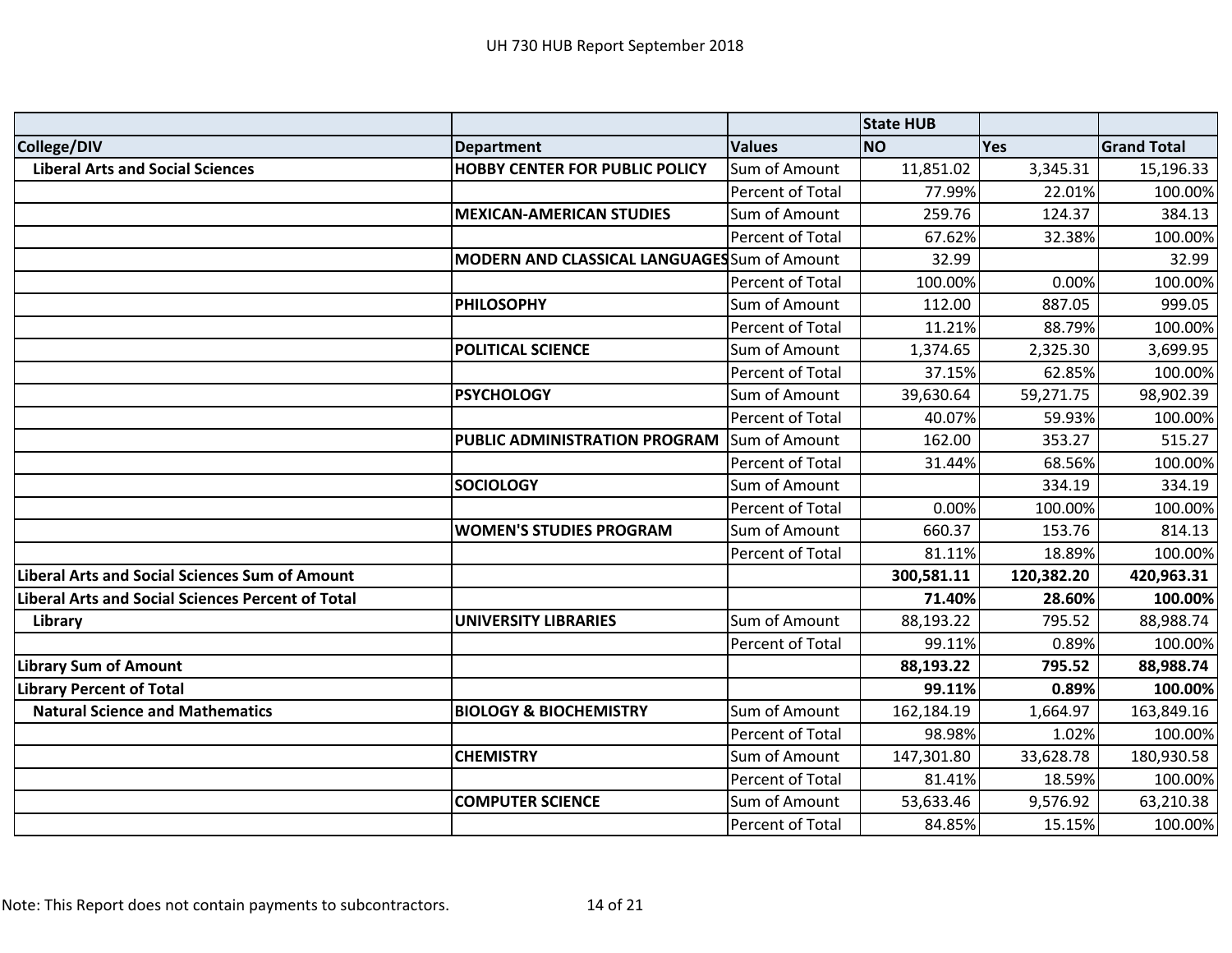|                                                         |                                                           |                  | <b>State HUB</b> |           |                    |
|---------------------------------------------------------|-----------------------------------------------------------|------------------|------------------|-----------|--------------------|
| College/DIV                                             | <b>Department</b>                                         | <b>Values</b>    | <b>NO</b>        | Yes       | <b>Grand Total</b> |
| <b>Natural Science and Mathematics</b>                  | <b>CTR FOR NUCLEAR RECEPTORS &amp; CELL</b> Sum of Amount |                  | 30,384.31        | 2,397.51  | 32,781.82          |
|                                                         |                                                           | Percent of Total | 92.69%           | 7.31%     | 100.00%            |
|                                                         | <b>DEAN, NATURAL SCIENCE &amp; MATHE</b>                  | Sum of Amount    | 62,071.61        | 7,278.54  | 69,350.15          |
|                                                         |                                                           | Percent of Total | 89.50%           | 10.50%    | 100.00%            |
|                                                         | <b>EARTH AND ATMOSPHERIC SCIENCES</b>                     | Sum of Amount    | 50,567.52        | 29,695.96 | 80,263.48          |
|                                                         |                                                           | Percent of Total | 63.00%           | 37.00%    | 100.00%            |
|                                                         | <b>HOUSTON COASTAL CENTER</b>                             | Sum of Amount    | 198.21           |           | 198.21             |
|                                                         |                                                           | Percent of Total | 100.00%          | 0.00%     | 100.00%            |
|                                                         | <b>INST FOR CLIMATE/ATMOSPHERIC SCI</b> Sum of Amount     |                  | 2,384.32         |           | 2,384.32           |
|                                                         |                                                           | Percent of Total | 100.00%          | 0.00%     | 100.00%            |
|                                                         | <b>MATHEMATICS</b>                                        | Sum of Amount    | 15,738.91        | 6,108.32  | 21,847.23          |
|                                                         |                                                           | Percent of Total | 72.04%           | 27.96%    | 100.00%            |
|                                                         | <b>PHYSICS</b>                                            | Sum of Amount    | 28,828.37        | 568.87    | 29,397.24          |
|                                                         |                                                           | Percent of Total | 98.06%           | 1.94%     | 100.00%            |
| <b>Natural Science and Mathematics Sum of Amount</b>    |                                                           |                  | 553,292.70       | 90,919.87 | 644,212.57         |
| <b>Natural Science and Mathematics Percent of Total</b> |                                                           |                  | 85.89%           | 14.11%    | 100.00%            |
| <b>Optometry</b>                                        | <b>DEAN, OPTOMETRY</b>                                    | Sum of Amount    | 18,105.76        | 8,480.06  | 26,585.82          |
|                                                         |                                                           | Percent of Total | 68.10%           | 31.90%    | 100.00%            |
|                                                         | <b>OPT VISION SCIENCES</b>                                | Sum of Amount    | 24,592.40        | 227.49    | 24,819.89          |
|                                                         |                                                           | Percent of Total | 99.08%           | 0.92%     | 100.00%            |
|                                                         | <b>OPTOMETRY CLINIC</b>                                   | Sum of Amount    | 219,256.44       | 6,209.42  | 225,465.86         |
|                                                         |                                                           | Percent of Total | 97.25%           | 2.75%     | 100.00%            |
| <b>Optometry Sum of Amount</b>                          |                                                           |                  | 261,954.60       | 14,916.97 | 276,871.57         |
| <b>Optometry Percent of Total</b>                       |                                                           |                  | 94.61%           | 5.39%     | 100.00%            |
| Pharmacy                                                | <b>DEAN, PHARMACY</b>                                     | Sum of Amount    | 91,783.46        | 13,330.23 | 105,113.69         |
|                                                         |                                                           | Percent of Total | 87.32%           | 12.68%    | 100.00%            |
|                                                         | <b>EXPERIENTIAL PROGRAMS</b>                              | Sum of Amount    | 7,688.16         | 250.40    | 7,938.56           |
|                                                         |                                                           | Percent of Total | 96.85%           | 3.15%     | 100.00%            |
|                                                         | PHAR HEALTH OUTCOMES & POLICY                             | Sum of Amount    | 6,882.58         | 22,620.90 | 29,503.48          |
|                                                         |                                                           | Percent of Total | 23.33%           | 76.67%    | 100.00%            |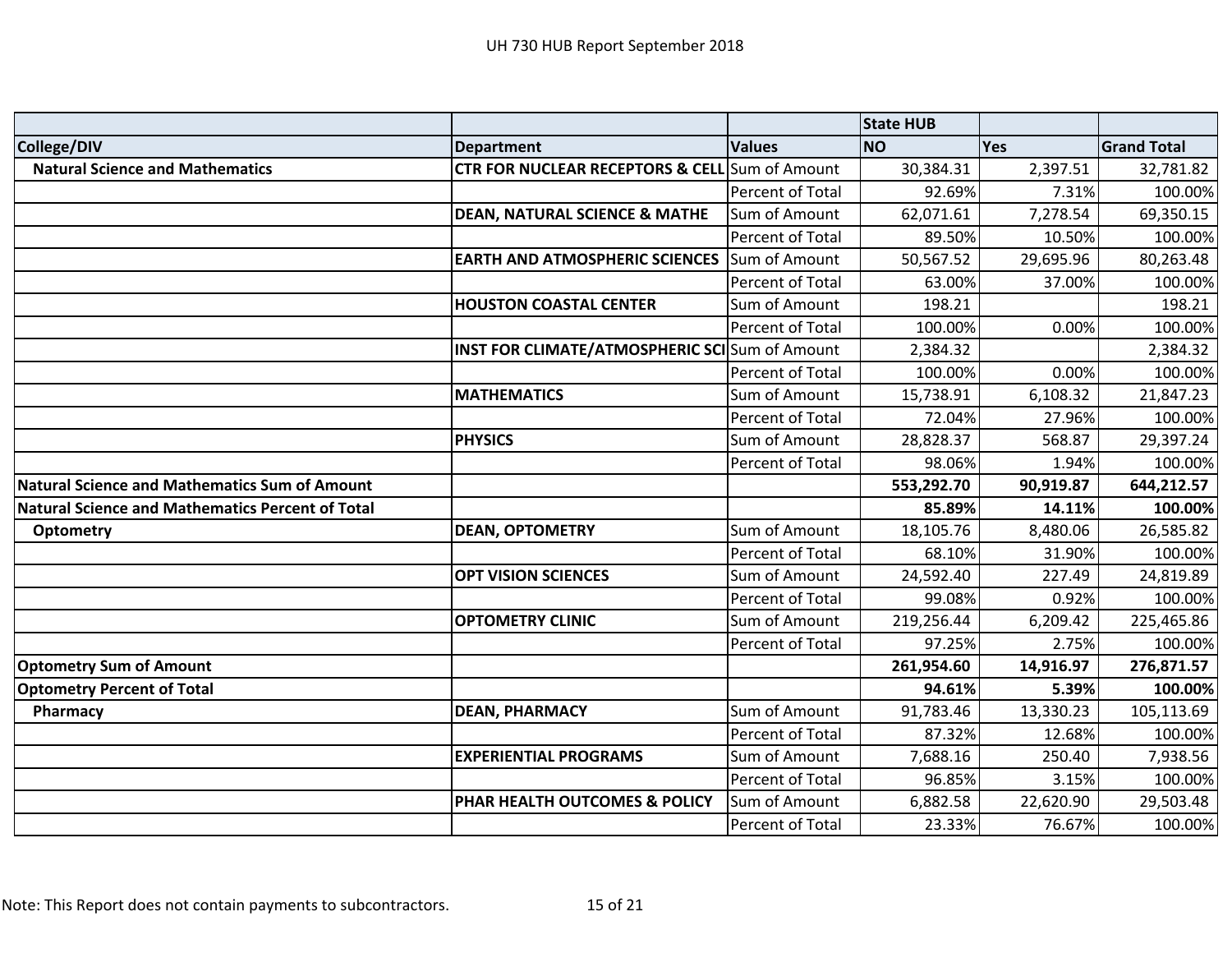|                                  |                                                           |                  | <b>State HUB</b> |           |                    |
|----------------------------------|-----------------------------------------------------------|------------------|------------------|-----------|--------------------|
| College/DIV                      | <b>Department</b>                                         | <b>Values</b>    | <b>NO</b>        | Yes       | <b>Grand Total</b> |
| Pharmacy                         | PHARM PRACTICE & TRANS RESEARCH Sum of Amount             |                  | 27,589.74        | 1,416.58  | 29,006.32          |
|                                  |                                                           | Percent of Total | 95.12%           | 4.88%     | 100.00%            |
|                                  | PHARMACOLOGICAL & PHARMACEUT Sum of Amount                |                  | 262,294.66       | 1,753.12  | 264,047.78         |
|                                  |                                                           | Percent of Total | 99.34%           | 0.66%     | 100.00%            |
|                                  | <b>STUDENT SERVICES PHARMACY</b>                          | Sum of Amount    | 1,565.03         | 2,522.08  | 4,087.11           |
|                                  |                                                           | Percent of Total | 38.29%           | 61.71%    | 100.00%            |
| <b>Pharmacy Sum of Amount</b>    |                                                           |                  | 397,803.63       | 41,893.31 | 439,696.94         |
| <b>Pharmacy Percent of Total</b> |                                                           |                  | 90.47%           | 9.53%     | 100.00%            |
| Research                         | <b>ENERGY LAB</b>                                         | Sum of Amount    | 34,492.51        | 2,271.83  | 36,764.34          |
|                                  |                                                           | Percent of Total | 93.82%           | 6.18%     | 100.00%            |
|                                  | ADVANCED MANUFACTURING INSTITUSum of Amount               |                  | 1,065.74         |           | 1,065.74           |
|                                  |                                                           | Percent of Total | 100.00%          | 0.00%     | 100.00%            |
|                                  | <b>ANIMAL CARE OPERATIONS</b>                             | Sum of Amount    | 38,326.51        | 3,264.21  | 41,590.72          |
|                                  |                                                           | Percent of Total | 92.15%           | 7.85%     | 100.00%            |
|                                  | <b>BUSINESS OPERATIONS</b>                                | Sum of Amount    | 849.97           |           | 849.97             |
|                                  |                                                           | Percent of Total | 100.00%          | 0.00%     | 100.00%            |
|                                  | <b>CENTER FOR ADVANCED COMPUTING</b> Sum of Amount        |                  | 780.34           | 3,291.93  | 4,072.27           |
|                                  |                                                           | Percent of Total | 19.16%           | 80.84%    | 100.00%            |
|                                  | <b>CENTER FOR INNOVATION &amp; PARTNER</b> Sum of Amount  |                  |                  | 12,079.88 | 12,079.88          |
|                                  |                                                           | Percent of Total | 0.00%            | 100.00%   | 100.00%            |
|                                  | <b>DOR COMMUNICATIONS</b>                                 | Sum of Amount    | 335.69           | 2,387.69  | 2,723.38           |
|                                  |                                                           | Percent of Total | 12.33%           | 87.67%    | 100.00%            |
|                                  | <b>ENVIRONMENT HEALTH &amp; LIFE SAFETY</b> Sum of Amount |                  | 2,230.93         |           | 2,230.93           |
|                                  |                                                           | Percent of Total | 100.00%          | 0.00%     | 100.00%            |
|                                  | <b>GRANTS AND CONTRACTS</b>                               | Sum of Amount    | 9,343.47         | 5,356.69  | 14,700.16          |
|                                  |                                                           | Percent of Total | 63.56%           | 36.44%    | 100.00%            |
|                                  | <b>HEALTH RESEARCH INSTITUTE</b>                          | Sum of Amount    | 7,327.36         | 1,159.94  | 8,487.30           |
|                                  |                                                           | Percent of Total | 86.33%           | 13.67%    | 100.00%            |
|                                  | OFFICE OF INTELLECTUAL PROPERTY MSum of Amount            |                  | 154,115.32       | 1,366.09  | 155,481.41         |
|                                  |                                                           | Percent of Total | 99.12%           | 0.88%     | 100.00%            |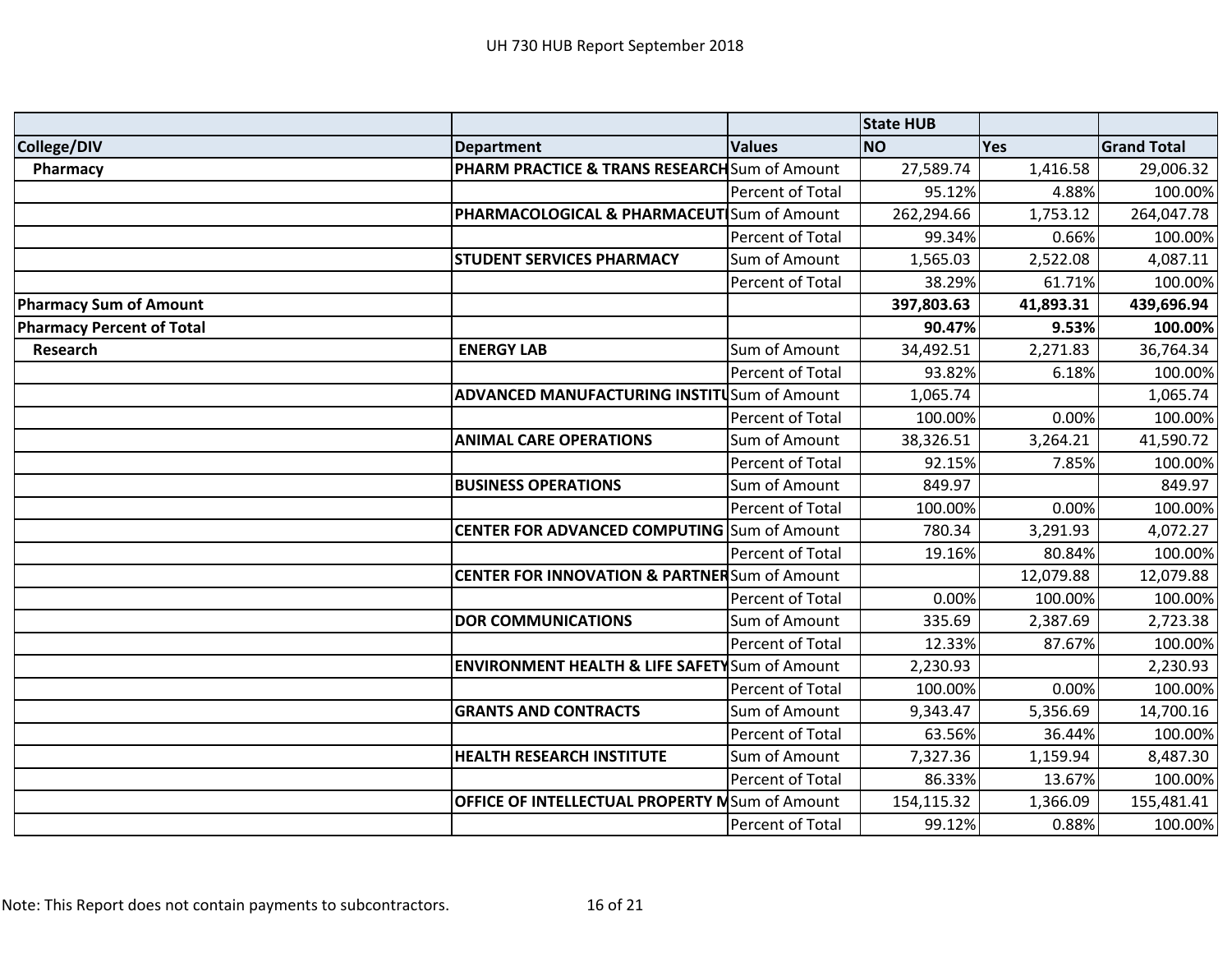|                                  |                                                           |                  | <b>State HUB</b> |           |                    |
|----------------------------------|-----------------------------------------------------------|------------------|------------------|-----------|--------------------|
| College/DIV                      | <b>Department</b>                                         | <b>Values</b>    | <b>NO</b>        | Yes       | <b>Grand Total</b> |
| <b>Research</b>                  | <b>RESEARCH</b>                                           | Sum of Amount    | 6,683.25         |           | 6,683.25           |
|                                  |                                                           | Percent of Total | 100.00%          | 0.00%     | 100.00%            |
|                                  | <b>RESEARCH ADMINISTRATION</b>                            | Sum of Amount    | 63,062.10        |           | 63,062.10          |
|                                  |                                                           | Percent of Total | 100.00%          | 0.00%     | 100.00%            |
|                                  | <b>RESEARCH INFORMATION CENTER</b>                        | Sum of Amount    | 2,136.65         |           | 2,136.65           |
|                                  |                                                           | Percent of Total | 100.00%          | 0.00%     | 100.00%            |
|                                  | <b>RESEARCH POLICIES/COMPLIANCE/CO</b> Sum of Amount      |                  | 1,372.20         | 7,524.60  | 8,896.80           |
|                                  |                                                           | Percent of Total | 15.42%           | 84.58%    | 100.00%            |
|                                  | <b>TIMES</b>                                              | Sum of Amount    | 27,054.94        | 1,985.71  | 29,040.65          |
|                                  |                                                           | Percent of Total | 93.16%           | 6.84%     | 100.00%            |
|                                  | TX CTR SUPERCONDUCTIVITY AT UH                            | Sum of Amount    | 10,652.81        | 341.14    | 10,993.95          |
|                                  |                                                           | Percent of Total | 96.90%           | 3.10%     | 100.00%            |
|                                  | TX OBESITY RESEARCH CENTER                                | Sum of Amount    | 1,155.64         |           | 1,155.64           |
|                                  |                                                           | Percent of Total | 100.00%          | 0.00%     | 100.00%            |
| <b>Research Sum of Amount</b>    |                                                           |                  | 360,985.43       | 41,029.71 | 402,015.14         |
| <b>Research Percent of Total</b> |                                                           |                  | 89.79%           | 10.21%    | 100.00%            |
| <b>Student Affairs</b>           | <b>ADMISSIONS</b>                                         | Sum of Amount    | 12,527.99        | 33,946.85 | 46,474.84          |
|                                  |                                                           | Percent of Total | 26.96%           | 73.04%    | 100.00%            |
|                                  | <b>CAMPUS RECREATION</b>                                  | Sum of Amount    | 128,497.50       | 98.01     | 128,595.51         |
|                                  |                                                           | Percent of Total | 99.92%           | 0.08%     | 100.00%            |
|                                  | <b>CAMPUS SOLUTIONS SERVICES</b>                          | Sum of Amount    | 7,622.50         | 17,015.46 | 24,637.96          |
|                                  |                                                           | Percent of Total | 30.94%           | 69.06%    | 100.00%            |
|                                  | <b>CENTER FOR DIVERSITY &amp; INCLUSION</b>               | Sum of Amount    | 614.36           |           | 614.36             |
|                                  |                                                           | Percent of Total | 100.00%          | 0.00%     | 100.00%            |
|                                  | <b>CENTER FOR FRATERNITY &amp; SORORITY</b> Sum of Amount |                  | 799.80           |           | 799.80             |
|                                  |                                                           | Percent of Total | 100.00%          | 0.00%     | 100.00%            |
|                                  | <b>CENTER FOR STUDENT INVOLVEMENT</b> Sum of Amount       |                  | 840.81           | 1,842.12  | 2,682.93           |
|                                  |                                                           | Percent of Total | 31.34%           | 68.66%    | 100.00%            |
|                                  | <b>CENTER FOR STUDENT MEDIA</b>                           | Sum of Amount    | 979.32           | 4,533.47  | 5,512.79           |
|                                  |                                                           | Percent of Total | 17.76%           | 82.24%    | 100.00%            |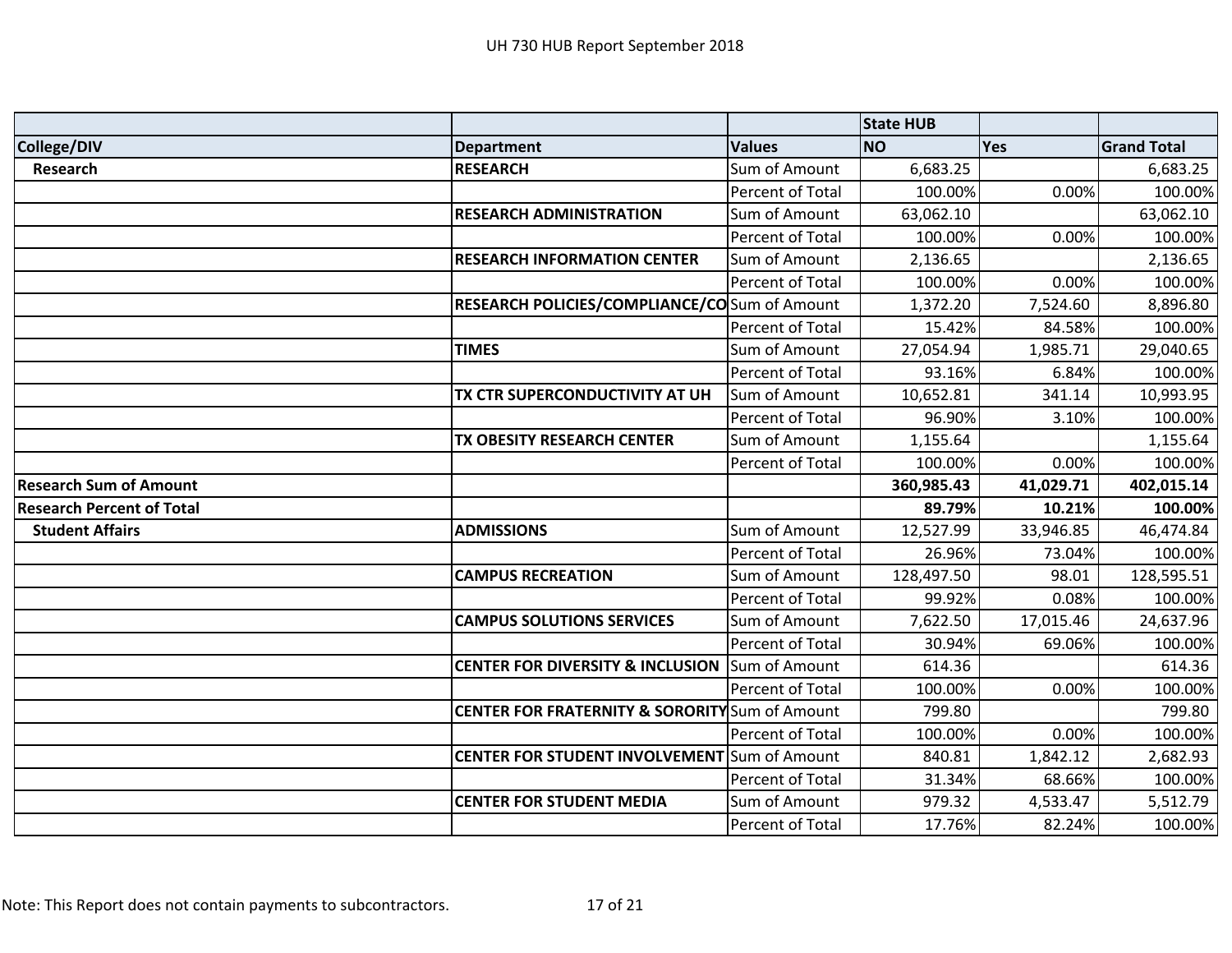|                        |                                                        |                  | <b>State HUB</b> |             |                    |
|------------------------|--------------------------------------------------------|------------------|------------------|-------------|--------------------|
| College/DIV            | <b>Department</b>                                      | <b>Values</b>    | <b>NO</b>        | <b>Yes</b>  | <b>Grand Total</b> |
| <b>Student Affairs</b> | <b>CENTER FOR STUDENTS W/DISABILITIESum of Amount</b>  |                  | 29,248.07        | 1,213.42    | 30,461.49          |
|                        |                                                        | Percent of Total | 96.02%           | 3.98%       | 100.00%            |
|                        | <b>CHILDREN'S LEARNING CENTER</b>                      | Sum of Amount    | 10,927.69        | 968.77      | 11,896.46          |
|                        |                                                        | Percent of Total | 91.86%           | 8.14%       | 100.00%            |
|                        | <b>COUGARS IN RECOVERY</b>                             | Sum of Amount    | 370.26           | 1,536.30    | 1,906.56           |
|                        |                                                        | Percent of Total | 19.42%           | 80.58%      | 100.00%            |
|                        | <b>COUNSELING AND PSYCH SVCS</b>                       | Sum of Amount    | 2,175.45         | 11,499.57   | 13,675.02          |
|                        |                                                        | Percent of Total | 15.91%           | 84.09%      | 100.00%            |
|                        | <b>DEAN OF STUDENTS</b>                                | Sum of Amount    | 353.91           | (1, 149.25) | (795.34)           |
|                        |                                                        | Percent of Total | $-44.50%$        | 144.50%     | 100.00%            |
|                        | <b>ENROLLMENT MANAGEMENT SERVICE</b> Sum of Amount     |                  | 10,144.11        | 56.06       | 10,200.17          |
|                        |                                                        | Percent of Total | 99.45%           | 0.55%       | 100.00%            |
|                        | <b>LGBTQ RESOURCE CENTER</b>                           | Sum of Amount    | 236.64           |             | 236.64             |
|                        |                                                        | Percent of Total | 100.00%          | 0.00%       | 100.00%            |
|                        | OFFICE OF THE UNIVERSITY REGISTRAISum of Amount        |                  | 829.98           |             | 829.98             |
|                        |                                                        | Percent of Total | 100.00%          | 0.00%       | 100.00%            |
|                        | <b>RELIGION CENTER</b>                                 | Sum of Amount    | 519.71           |             | 519.71             |
|                        |                                                        | Percent of Total | 100.00%          | 0.00%       | 100.00%            |
|                        | <b>SCHOLARSHIPS AND FINANCIAL AID</b>                  | Sum of Amount    | 9,887.00         | 6,884.11    | 16,771.11          |
|                        |                                                        | Percent of Total | 58.95%           | 41.05%      | 100.00%            |
|                        | <b>STU COMMUNICATION &amp; MARKETING</b> Sum of Amount |                  | 612.52           | 32.50       | 645.02             |
|                        |                                                        | Percent of Total | 94.96%           | 5.04%       | 100.00%            |
|                        | <b>STUDENT AFFAIRS</b>                                 | Sum of Amount    | 44,783.39        | 276.87      | 45,060.26          |
|                        |                                                        | Percent of Total | 99.39%           | 0.61%       | 100.00%            |
|                        | <b>STUDENT AFFAIRS BUSINESS SERVICES</b> Sum of Amount |                  | 1,407.43         | 7,865.90    | 9,273.33           |
|                        |                                                        | Percent of Total | 15.18%           | 84.82%      | 100.00%            |
|                        | <b>STUDENT AFFAIRS IT SERVICES</b>                     | Sum of Amount    | 259.90           |             | 259.90             |
|                        |                                                        | Percent of Total | 100.00%          | 0.00%       | 100.00%            |
|                        | <b>STUDENT CENTER</b>                                  | Sum of Amount    | 9,463.43         | 1,378.23    | 10,841.66          |
|                        |                                                        | Percent of Total | 87.29%           | 12.71%      | 100.00%            |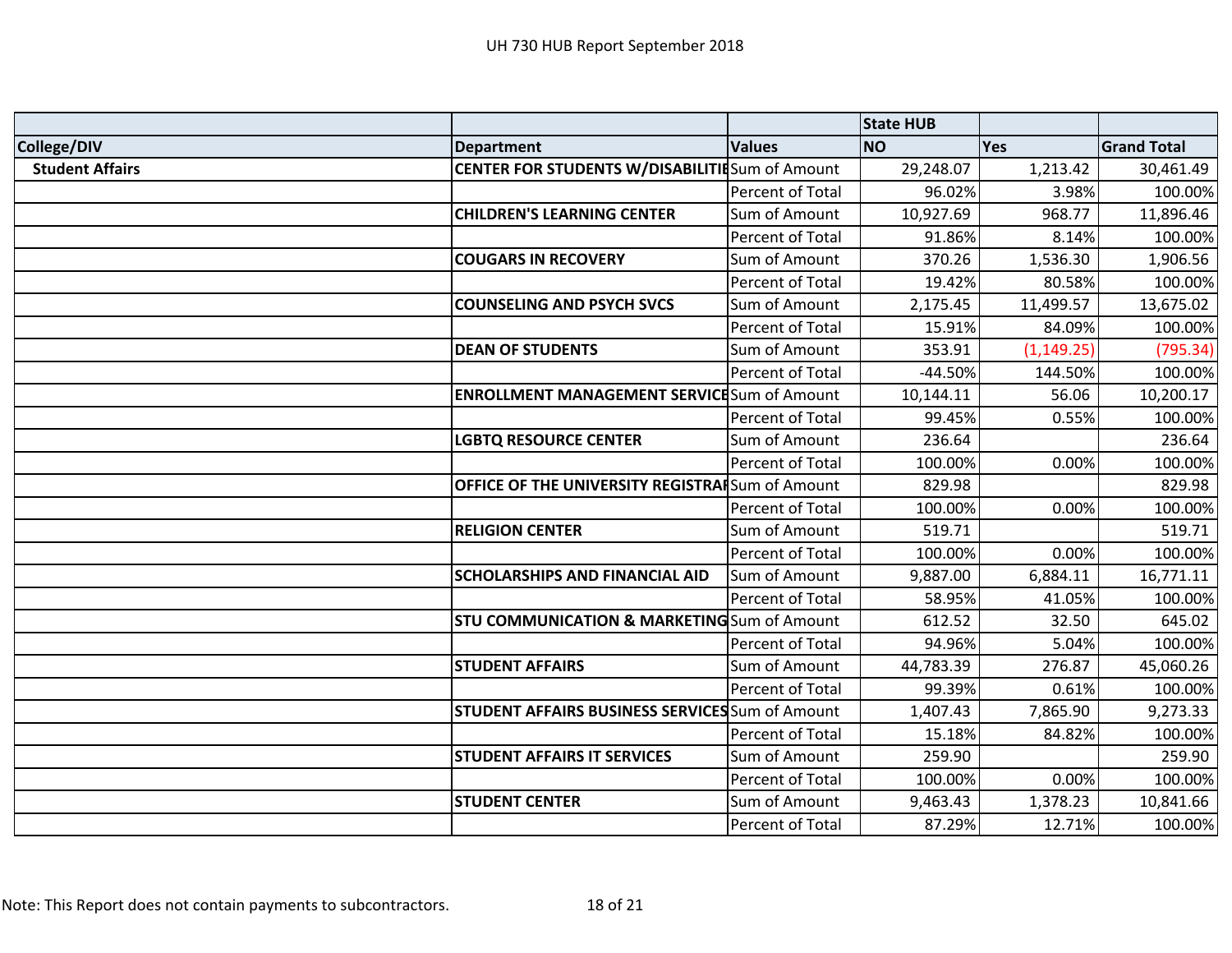|                                         |                                                        |                  | <b>State HUB</b> |            |                    |
|-----------------------------------------|--------------------------------------------------------|------------------|------------------|------------|--------------------|
| College/DIV                             | <b>Department</b>                                      | <b>Values</b>    | <b>NO</b>        | Yes        | <b>Grand Total</b> |
| <b>Student Affairs</b>                  | <b>STUDENT HEALTH CENTER</b>                           | Sum of Amount    | 13,462.91        | 55,211.08  | 68,673.99          |
|                                         |                                                        | Percent of Total | 19.60%           | 80.40%     | 100.00%            |
|                                         | <b>STUDENT HOUSING - RESID LIFE</b>                    | Sum of Amount    | 48,673.58        | 17,808.71  | 66,482.29          |
|                                         |                                                        | Percent of Total | 73.21%           | 26.79%     | 100.00%            |
|                                         | <b>UNIVERSITY CAREER SERVICES</b>                      | Sum of Amount    | 20,592.23        | 5,464.92   | 26,057.15          |
|                                         |                                                        | Percent of Total | 79.03%           | 20.97%     | 100.00%            |
|                                         | <b>URBAN EXPERIENCE VPSA</b>                           | Sum of Amount    | 2,372.04         |            | 2,372.04           |
|                                         |                                                        | Percent of Total | 100.00%          | 0.00%      | 100.00%            |
|                                         | <b>VETERAN SERVICES</b>                                | Sum of Amount    | 140.83           | 20.38      | 161.21             |
|                                         |                                                        | Percent of Total | 87.36%           | 12.64%     | 100.00%            |
|                                         | <b>WELLNESS CENTER</b>                                 | Sum of Amount    | 1,659.07         | 489.00     | 2,148.07           |
|                                         |                                                        | Percent of Total | 77.24%           | 22.76%     | 100.00%            |
|                                         | <b>WOMEN &amp; GENDER RESOURCE CENTE</b> Sum of Amount |                  | 502.31           | 2,384.08   | 2,886.39           |
|                                         |                                                        | Percent of Total | 17.40%           | 82.60%     | 100.00%            |
| <b>Student Affairs Sum of Amount</b>    |                                                        |                  | 360,504.74       | 169,376.56 | 529,881.30         |
| <b>Student Affairs Percent of Total</b> |                                                        |                  | 68.03%           | 31.97%     | 100.00%            |
| <b>Technology</b>                       | <b>CONSTRUCTION MANAGEMENT</b>                         | Sum of Amount    | 30,044.98        | 573.70     | 30,618.68          |
|                                         |                                                        | Percent of Total | 98.13%           | 1.87%      | 100.00%            |
|                                         | <b>CTR FOR INFO SCRTY, RES &amp; EDU</b>               | Sum of Amount    | 85.52            |            | 85.52              |
|                                         |                                                        | Percent of Total | 100.00%          | 0.00%      | 100.00%            |
|                                         | <b>DEAN, TECHNOLOGY</b>                                | Sum of Amount    | 408,496.20       | 29,701.71  | 438,197.91         |
|                                         |                                                        | Percent of Total | 93.22%           | 6.78%      | 100.00%            |
|                                         | <b>ENGINEERING TECHNOLOGY</b>                          | Sum of Amount    | 32,611.96        | 8,293.19   | 40,905.15          |
|                                         |                                                        | Percent of Total | 79.73%           | 20.27%     | 100.00%            |
|                                         | <b>HUMAN DEVELOP AND CONSUMER SO</b> Sum of Amount     |                  | 3,719.46         | 41,236.75  | 44,956.21          |
|                                         |                                                        | Percent of Total | 8.27%            | 91.73%     | 100.00%            |
|                                         | <b>INFORMATION &amp; LOGISTICS TECH</b>                | Sum of Amount    | 3,782.45         | 6,368.72   | 10,151.17          |
|                                         |                                                        | Percent of Total | 37.26%           | 62.74%     | 100.00%            |
| <b>Technology Sum of Amount</b>         |                                                        |                  | 478,740.57       | 86,174.07  | 564,914.64         |
| <b>Technology Percent of Total</b>      |                                                        |                  | 84.75%           | 15.25%     | 100.00%            |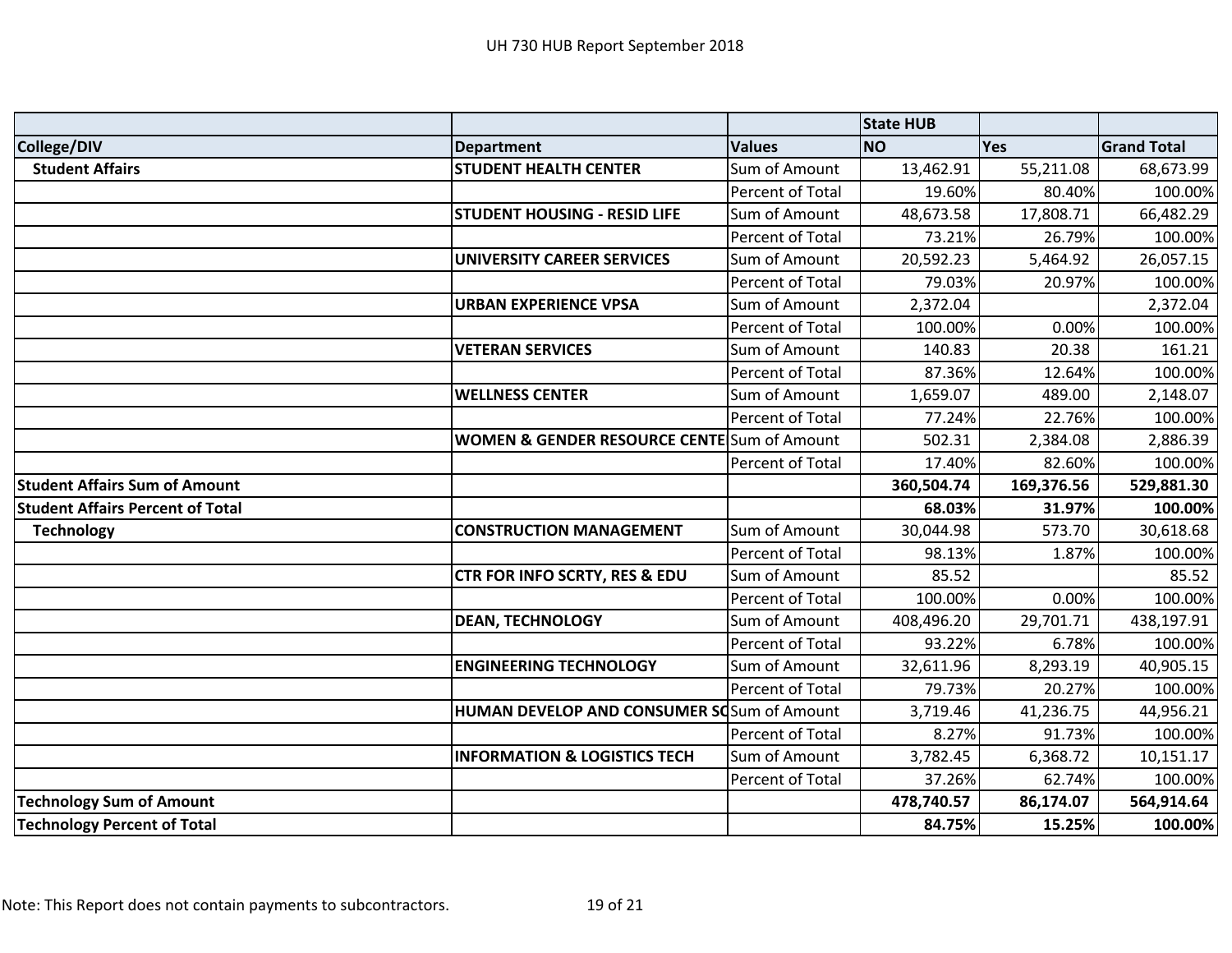|                                                   |                                              |                  | <b>State HUB</b> |          |                    |
|---------------------------------------------------|----------------------------------------------|------------------|------------------|----------|--------------------|
| College/DIV                                       | <b>Department</b>                            | <b>Values</b>    | <b>NO</b>        | Yes      | <b>Grand Total</b> |
| Univ Marketing, Comm & Media Rel                  | <b>INTERNAL COMMUNICATIONS</b>               | Sum of Amount    | (34.00)          |          | (34.00)            |
|                                                   |                                              | Percent of Total | 100.00%          | 0.00%    | 100.00%            |
|                                                   | MARKETING-UNIV MKT, COMM & MEISum of Amount  |                  | 3,840.17         |          | 3,840.17           |
|                                                   |                                              | Percent of Total | 100.00%          | 0.00%    | 100.00%            |
|                                                   | <b>MEDIA RELATIONS</b>                       | Sum of Amount    | 160.43           |          | 160.43             |
|                                                   |                                              | Percent of Total | 100.00%          | 0.00%    | 100.00%            |
|                                                   | VC/VP UNIV MKTG, COMM & MEDIA FSum of Amount |                  | 1,845.98         | 1,330.39 | 3,176.37           |
|                                                   |                                              | Percent of Total | 58.12%           | 41.88%   | 100.00%            |
| Univ Marketing, Comm & Media Rel Sum of Amount    |                                              |                  | 5,812.58         | 1,330.39 | 7,142.97           |
| Univ Marketing, Comm & Media Rel Percent of Total |                                              |                  | 81.37%           | 18.63%   | 100.00%            |
| <b>University Advancement</b>                     | <b>ALUMNI RELATIONS</b>                      | Sum of Amount    | 495.36           | 109.26   | 604.62             |
|                                                   |                                              | Percent of Total | 81.93%           | 18.07%   | 100.00%            |
|                                                   | <b>ANNUAL GIVING</b>                         | Sum of Amount    | 39.88            | 237.76   | 277.64             |
|                                                   |                                              | Percent of Total | 14.36%           | 85.64%   | 100.00%            |
|                                                   | <b>BUSINESS OPERATIONS</b>                   | Sum of Amount    | 8,188.55         | 260.73   | 8,449.28           |
|                                                   |                                              | Percent of Total | 96.91%           | 3.09%    | 100.00%            |
|                                                   | <b>CAMPAIGN STRATEGIC INITIATIVES</b>        | Sum of Amount    | 6,557.52         | 7,628.89 | 14,186.41          |
|                                                   |                                              | Percent of Total | 46.22%           | 53.78%   | 100.00%            |
|                                                   | <b>DEVELOPMENT</b>                           | Sum of Amount    | 1,276.87         | 149.57   | 1,426.44           |
|                                                   |                                              | Percent of Total | 89.51%           | 10.49%   | 100.00%            |
|                                                   | <b>GIFT MANAGEMENT</b>                       | Sum of Amount    | 10.57            | 101.14   | 111.71             |
|                                                   |                                              | Percent of Total | 9.46%            | 90.54%   | 100.00%            |
|                                                   | <b>GIFT PROCESSING &amp; RECORDS</b>         | Sum of Amount    | 279.98           |          | 279.98             |
|                                                   |                                              | Percent of Total | 100.00%          | 0.00%    | 100.00%            |
|                                                   | <b>PLANNED GIVING</b>                        | Sum of Amount    | 65.26            |          | 65.26              |
|                                                   |                                              | Percent of Total | 100.00%          | 0.00%    | 100.00%            |
|                                                   | <b>PRINCIPAL GIFTS</b>                       | Sum of Amount    | 121.50           |          | 121.50             |
|                                                   |                                              | Percent of Total | 100.00%          | 0.00%    | 100.00%            |
|                                                   | UNIVERSITY ADVANCEMENT VC/VP                 | Sum of Amount    | 265.85           | 122.04   | 387.89             |
|                                                   |                                              | Percent of Total | 68.54%           | 31.46%   | 100.00%            |